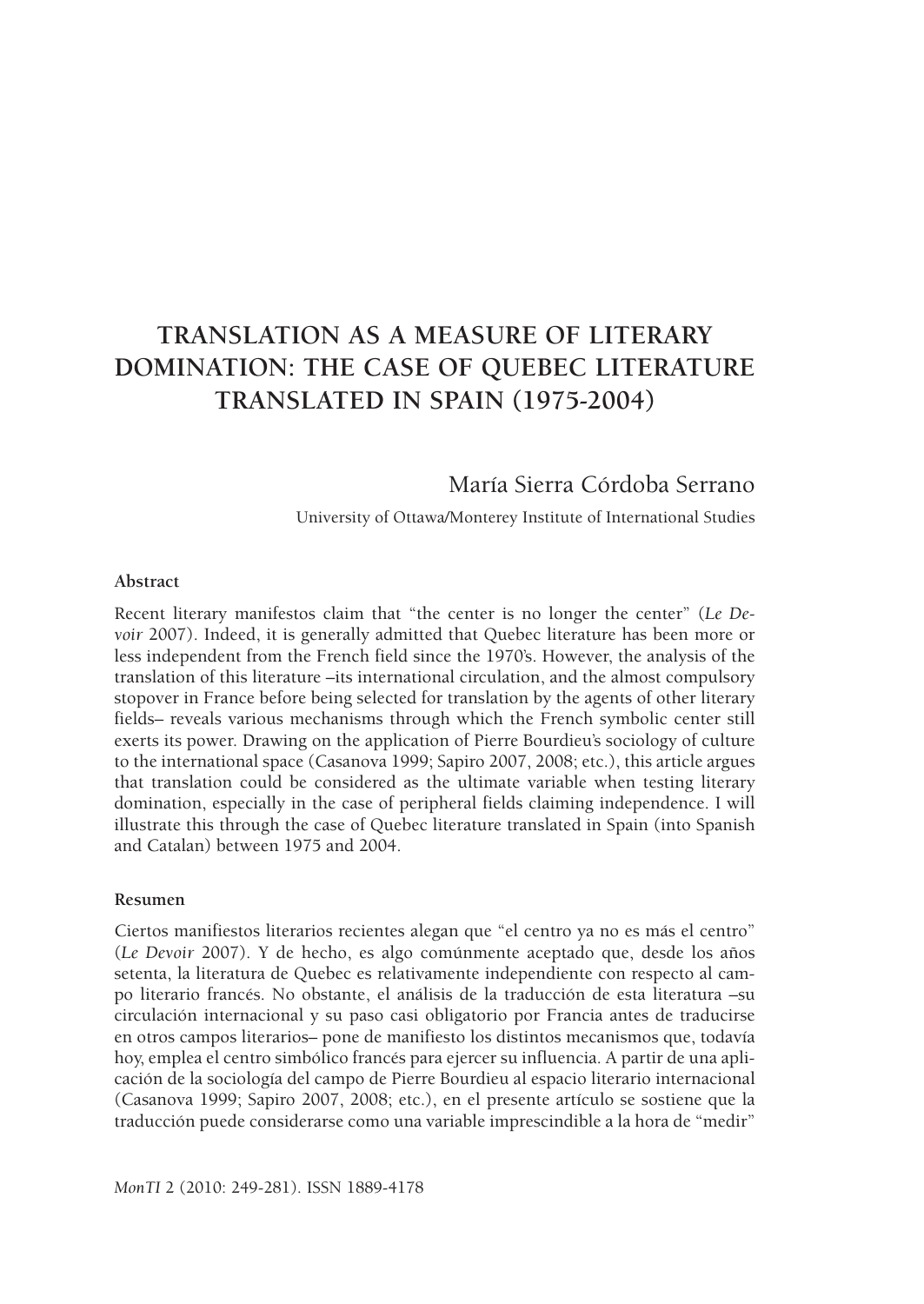la dominación literaria, especialmente la de los campos periféricos que dicen ser independientes. Ilustraré este aspecto por medio del caso de la literatura quebequesa traducida en España (en español y en catalán) entre 1975 y 2004.

### **Keywords**

Pierre Bourdieu. Sociology of translation. International literary space. Translation and literary domination. Quebec literature in Spain.

### **Palabras clave**

Pierre Bourdieu. Sociología de la traducción. Espacio literario internacional. Traducción y dominación literaria. Literatura quebequesa en España.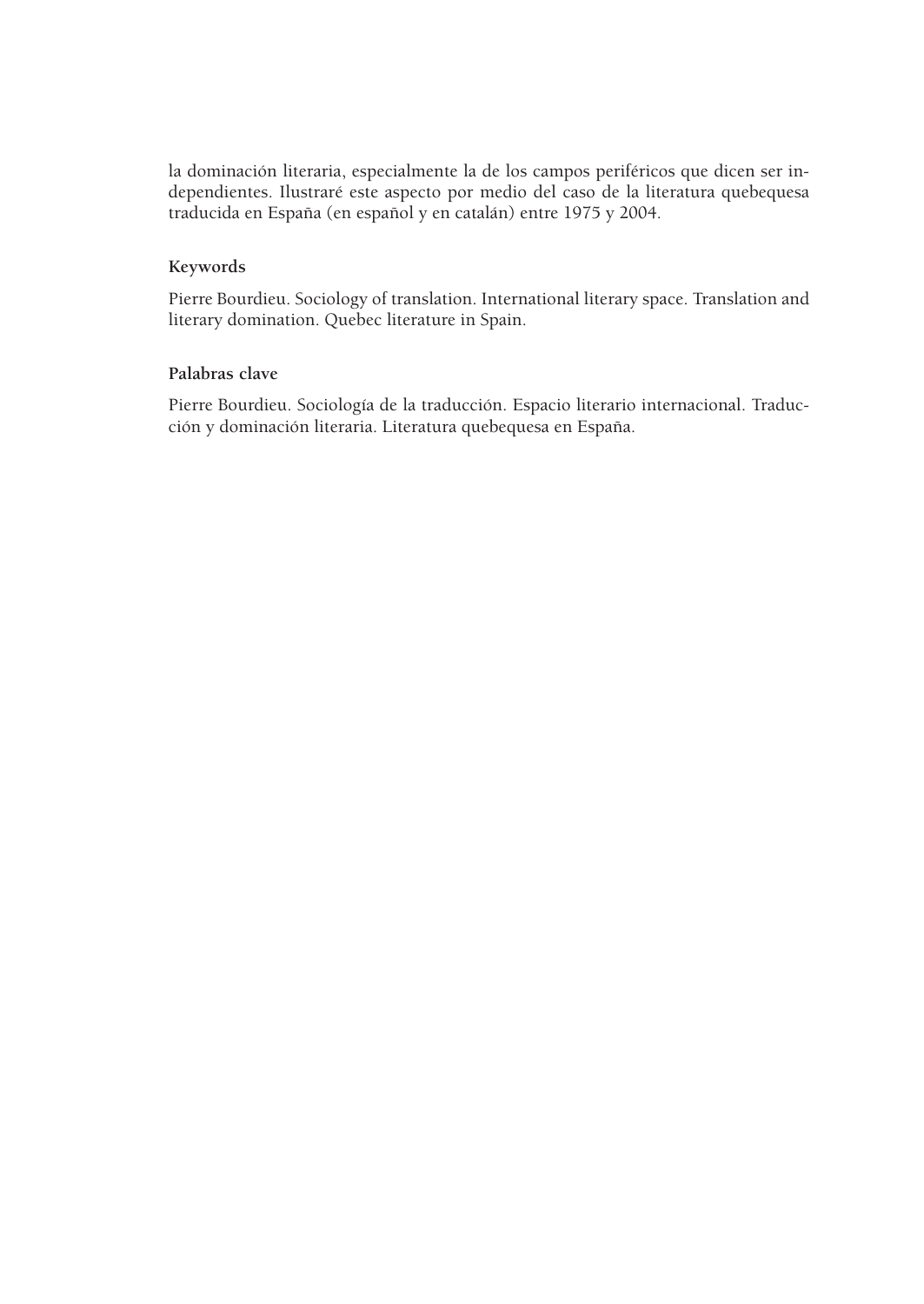*Le centre, ce point depuis lequel était supposée rayonner une littérature franco-française, n'est plus le centre.* (*Le Devoir*, 24 mars 2007)

Recently, much has been written about the "Sociological Turn" in Translation Studies. While new ground has been broken, I propose to see this shift as an advance within the descriptive paradigm developed in the 1970's (known as Descriptive Translation Studies, or DTS, and predicated on Even-Zohar's polysystem theory), rather than as a total "paradigmatic shift", as Inghilleri (2005: 125) put it in the issue of *The Translator* entitled *Bourdieu and the Sociology of Translation and Interpreting*.

Granted, in its earliest formulations, Polysystem Theory and DTS had been accused of overlooking questions concerning power relationships between social groups or polities. As Gentzler put it, Even-Zohar seldom related texts to the "real conditions" of their production, but only to hypothetical structural models and abstract generalizations (1993: 123). Nevertheless, albeit implicitly, the social dimension was present in the early works of DTS scholars. It is important to remember that the dynamic functionalism that inspired Even-Zohar's Polysystem Theory had little to do with static and ahistorical Structuralism *à la Saussure*, with which it has often been mistakenly identified, and in addition, DTS scholars progressively moved toward more sociologically oriented approaches. For instance, Even-Zohar himself, between 1978, the publication date of his *Papers on Historical Poetics*, and 1990, when the revision of that paper was published in *Poetics Today*, had familiarized himself with Pierre Bourdieu's work, which he deemed "fascinating" (1990: 3). By the 1990's, Toury had modified his formalist orientation to adopt a more sociological point of view (see Toury 1999), and Hermans, in his *Translation in Systems* (1999), had insisted on redefining Polysystem Theory in light of Pierre Bourdieu's and Luhmann's models.

That said, what does seem to be new is the way in which questions related to translation as a social practice –studied through the prism of the agents and institutions involved, or the social conditions of the circulation and reception of translations –are being tackled. No longer resorting to the help of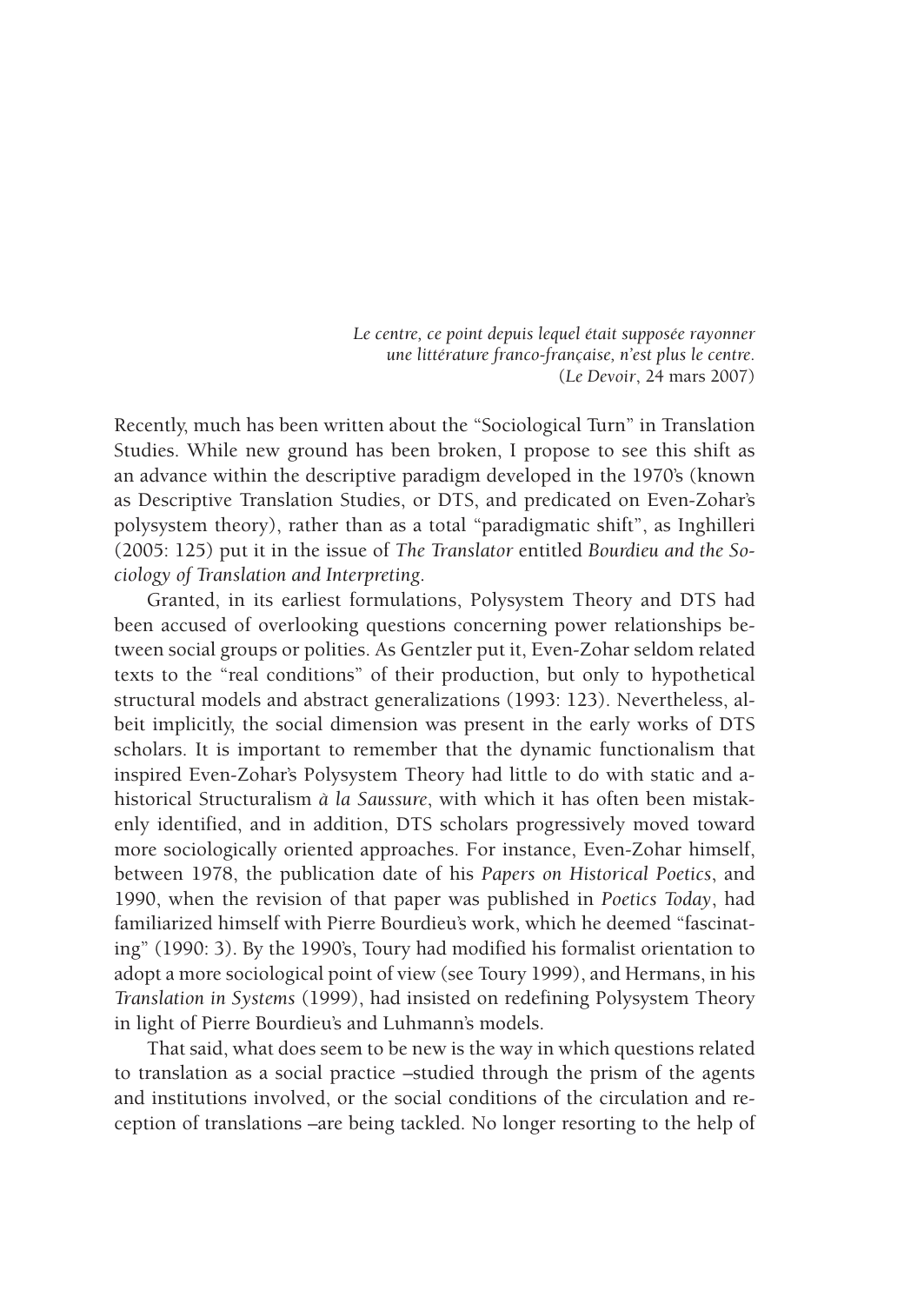rather vague terms such as "patronage" (Lefevere) or "norms" (Toury), scholars are now articulating these questions within more elaborate models, such as Bourdieu's Sociology of Fields.

While Translation Studies scholars have become more and more interested in Bourdieu, Bourdieu scholars have also become more interested in translation. In passing, it is important to mention that Bourdieu himself did not talk *per se* about translation until the very end of his career. Indeed, given that his field was conceived, at least ideo-typically, as monolithic, homogenous and imminently national, it comes as no surprise that the intercultural practice of translation was not a privileged object of study for the French sociologist. However, in 1989, during a conference at the University of Freiburg, Bourdieu proposed what he referred to as "a science of international relationships in the field of culture", where translation was addressed.

The paper presented at this conference, "The social conditions of an international circulation of ideas", was published in 1990 in an issue of *Romanistische Zeitschrift für Literaturgeschichte/Cahiers d'histoire des littératures romanes* and later, posthumously, in December 2002 in *Actes de la recherche en sciences sociales*, the prestigious French journal that Bourdieu had founded.

Bourdieu would not later return to the question of translation, but between his presentation at Freiburg and the publication of the paper in *Actes* in December 2002, his disciple Pascale Casanova had published *La République mondiale des lettres* (1999), in which she applied Bourdieu's sociology of fields to what she called the "international literary space", and in so doing, elevated the scope of his model to the international level.

Rejecting simplistic superposition between literary and political spaces, Casanova presented an emerging regime of inequality where dominated languages and literatures are subject to the symbolic violence of their dominant counterparts. In this hierarchical universe, translation has two main functions: translation-consecration (i.e. in which writers from dominated literary fields are translated by the central fields, who hold the authority to determine what literature is), and translation-accumulation (i.e. in which dominated fields translate the "classics" in order to accumulate symbolic capital).

Other Bourdieu disciples, working at his Centre de sociologie européenne, would enlarge the model to a global sociological analysis of the circulation of books. In order to do so, they specifically returned to the question of translation, which became a central preoccupation. In September 2002, eight months after Bourdieu's death, an entire issue of *Actes de la recherche en sciences sociales* was dedicated to the role of translation in international literary exchanges. The issue, directed by Gisèle Sapiro and Johan Heilbron,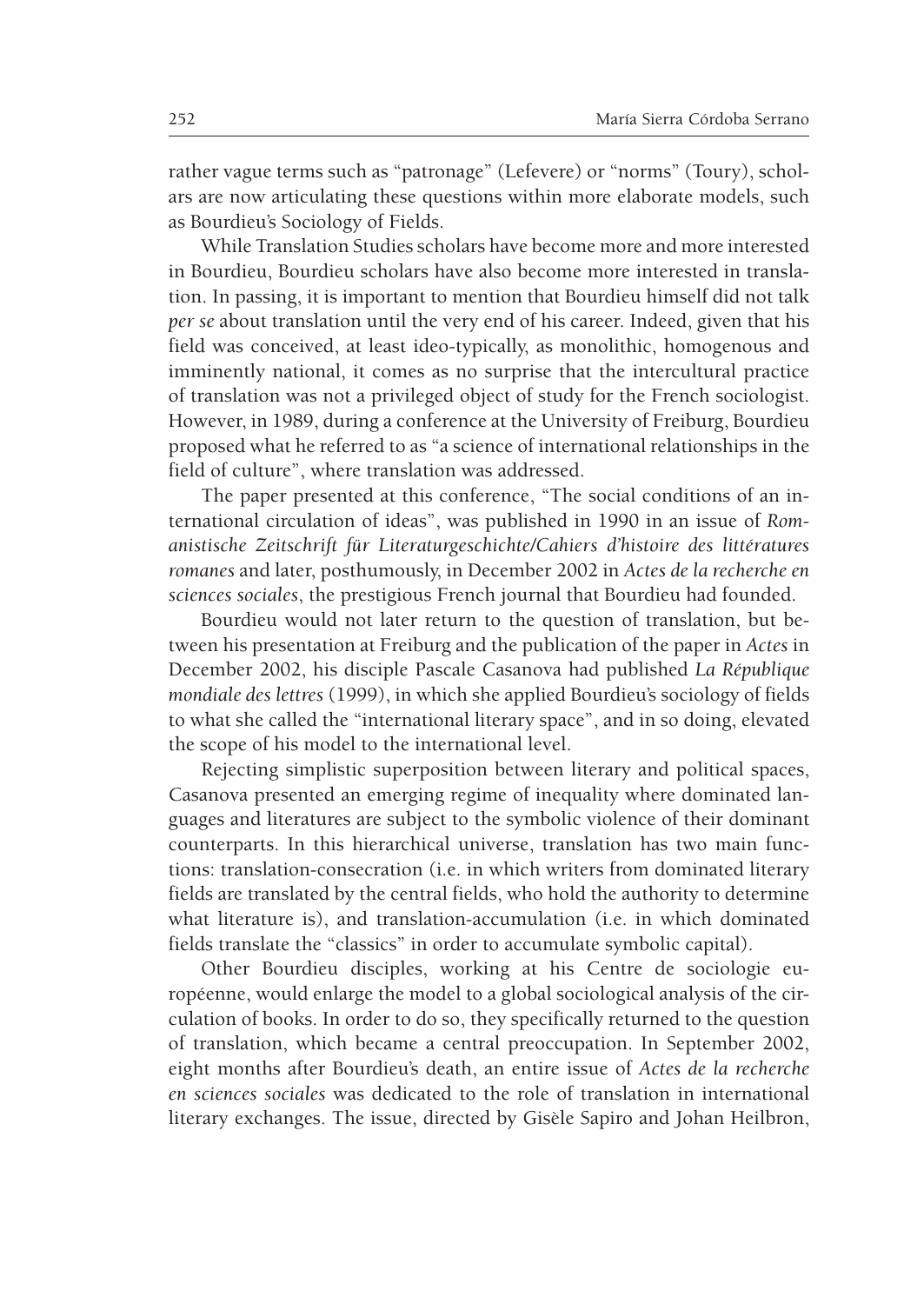proposes a specifically sociological approach to literary translation. According to the editors (2007: 95), this approach "take[s] into account several aspects of the conditions of transnational circulation of cultural goods: first of all the structure of the field of international cultural exchanges; secondly, the types of constraints, –political and economic– that influence these exchanges; and thirdly, the agents of intermediation and the processes of importing and receiving in the recipient country" (Heilbron and Sapiro 2007: 95).

It is precisely this Bourdieu-inspired sociology of translation –fed by the contributions from Bourdieu's disciples interested in translation, as much as from DTS scholars interested in Bourdieu– from which this article will borrow its theoretical foundations. In what follows, I will focus on a particular literary exchange, the translation of Quebec literature in Spain, into Spanish and Catalan, from 1975 to 2004. I will start by situating the Quebec literary field within the international literary space theorized by Casanova, before concentrating on the literary exchange in question, in particular the international circulation of the Quebec literature *before* being translated in Spain (i.e. the role of France). I will finally analyze three case-studies that will allow me to illustrate the different forms of the domination mechanisms in this triangular Quebec-France-Spain transfer.

### **1. Is Quebec literature as independent as its agents claim?**

French-Canadian identity became *Québécois* after the Quiet Revolution of the 1960's. This revolution involved a transition from an ideo-typical identity based on three main ideological axes –agriculturalism, anti-statism and messianism<sup>1</sup> – to a new identity equipped with a political content and rooted in a well-delimited territorial space, Quebec. The existence and development of Quebec literature from the 1960's, as something independent from the French literary field, is tightly linked to this awareness of a collective Québécois national identity. In other words, the *independence*<sup>2</sup> of the Quebec literary field rests on national foundations.

<sup>1.</sup> That is, the fact of being an agricultural and rural society, faithful to its country traditions (agriculturalism), the fact that a national destiny is not accomplished around political institutions, but religious ones (anti-statism), and the fact that the providential fate of the French-Canadian "race" is to be spread along the North American continent (messianism), rather than to be limited to a specific territorial entity.

<sup>2.</sup> A word of caution concerning the term independence is nevertheless necessary here. Independence, as I am using the term, refers to the detachment of Quebec literature from the French literary field, both from its literary norms, and also from its publishing and critical apparatus. I am therefore talking about Quebec literature becoming a field in a Bourdieusian sense, i.e. having its own agents and practices, its own stakes and symbolic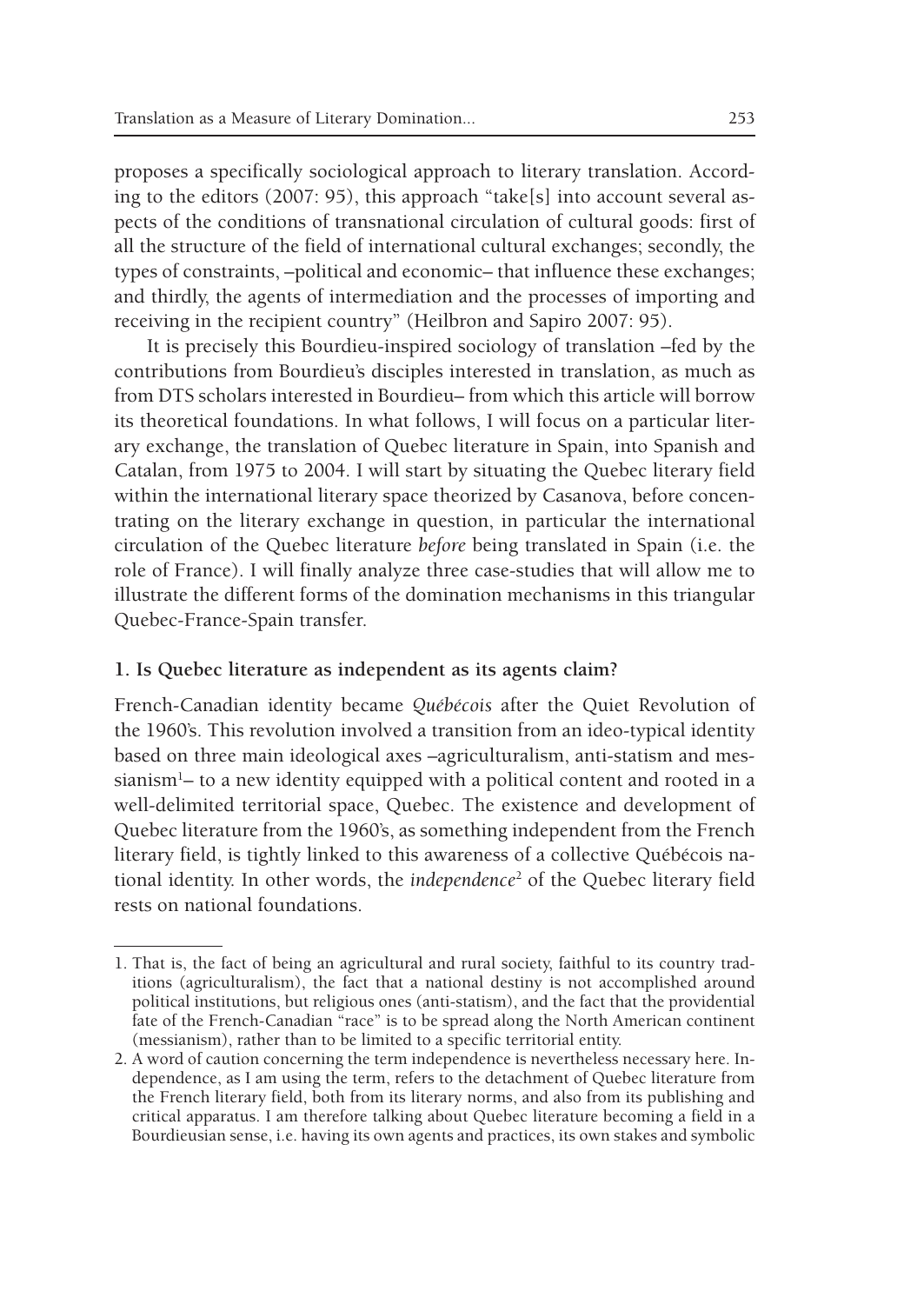By the 1970's, once the institutionalisation of the Quebec field had been consolidated, not only were Quebec authors not "following" the French norm, but the French center was no longer "decreeing" what was to be retained or rejected in Quebec as "good" literature (Thério 1992). In other words, in order to be legitimated in Quebec, Quebec authors no longer needed to travel to France to obtain their "certificate of literariness" (Casanova 1999). This does not mean, however, that France stopped being a magnet for certain Quebec authors. In fact, as I will show, being published in France has been for certain Quebec authors not only a way to be recognized internationally, and thus get translated, but also a strategy to sell more copies back home, in Quebec.

Although the imprimatur of France has not been strictly necessary for Quebec writers to succeed domestically since the 1970's, I will show, through the examination of translation flows, that when it is a question of exporting Quebec authors, the French "verdict" continues to be of prime importance (and not for instance, or not so far, the verdict of other literary centers, like the American<sup>3</sup>, British or German). Accordingly, I will argue in this article

struggles, and its own instances of production (i.e. publishing houses), legitimation (critical apparatus) and consecration (school), independent from those of the French. One could argue that while the Quebec literary field becomes independent from France, it also becomes more dependent on national and political imperatives, that is, on the Quebec State, but also the Canadian State, whose patronage has guaranteed its development and export since the 1960's. To avoid any kind of confusion –and given that the "angle of vision" in this article is not that of the center– I will use the term independence (proposed by Aron 1995) to talk about the relationship of the Quebec literary field to that of the French, and heteronomy/autonomy when talking about the relationship of a field (central or not) to external economic forces.

<sup>3.</sup> The importance of other literary centers, such as the American one (it could be thought as a second magnet for Quebec authors, who are, after all, North American), does not seem to be at stake in the transfer in question. In part, this is due to the 1972 inauguration of the Canada Council Translation Grant Program (which promotes and funds the exchanges between the literatures of Canada), through which most English translations of Quebec works have been published in Canada by Canadian publishers. Needless to say, the English-Canadian literary field does not seem to have enough of a central position (economic or symbolic) to act as a legitimating center. Yet even in the case of Quebec authors passing through the U.S. field, the American legitimation does not seem to have had an impact on Spanish publishers and their selections for translation. I am thinking in particular of the case of Marie- Claire Blais' novel *Une season dans la vie d'Emmanuel*, which was legitimated in France (it won the prestigious Médicis prize), but also, and more importantly, (I would say), in the U.S., where it was prefaced by the eminent American critic Edmund Wilson, "the broker of Blais' American career" (Grutman 2006: 34), as well as published and globally distributed by Farrar, Strauss and Giroux, an important New York publisher. That Wilson's preface was reprinted in the Italian, Mexican and Danish translations (*ibid.*) was a sign of the influence of the U.S. translation (i.e. legitimation) at an international level. The novel has not, however, been translated in Spain.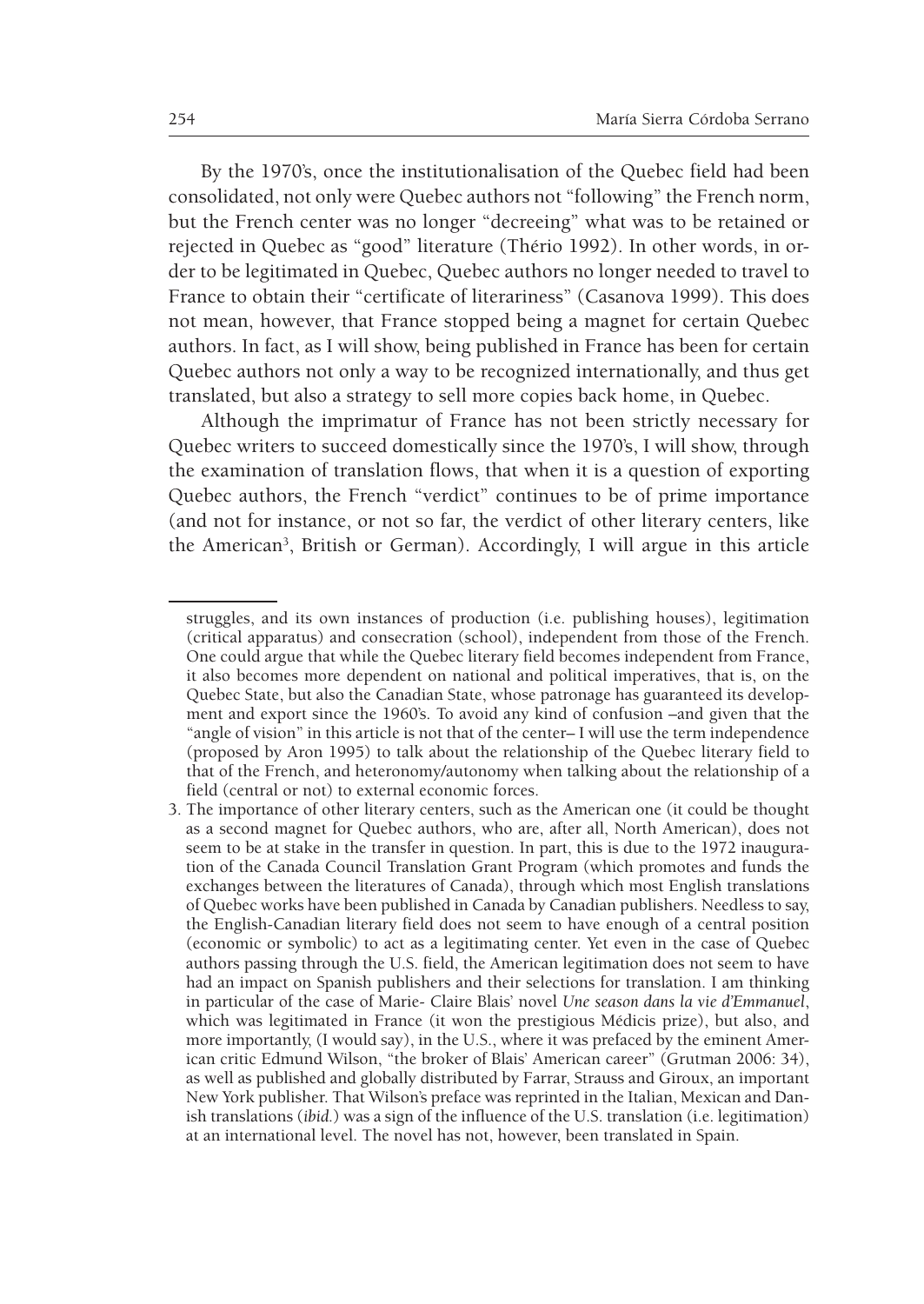that translation could be considered as the ultimate variable when testing literary domination, especially in the case of peripheral fields claiming to be independent.

### **2. Quebec literature translated in Spain: a triangular transfer**

The literary exchange that I will be looking at consists of 77 Quebec fictional works (listed in the appendix) translated into Spanish and into Catalan in Spain between 1975, a key date in contemporary Spanish history (the end of Franco's dictatorship), and 2004, the date at which I started my research.

The first problem one must face in developing such a corpus is how exactly to define "Quebec literature". Is a Quebec work one written by an author born in Quebec? (what do we do then with all the foreign-born authors, known as migrant authors –*écrivains migrants*– and clearly considered as Quebeckers by the Quebec literary institution?); by an author who lives in Quebec? (but for how long does an author have to live in Quebec to be considered part of the Quebec literary field?); who has their work published in Quebec? (does this mean that Quebec authors who choose to publish in France should be excluded for this corpus?); who talks about Quebec? (so a Japanese author writing about Quebec should then be included in this corpus?).

To avoid these potential objections, I have restricted my corpus using the Bourdieusian notion of "trajectory", defined as the series of positions that agents occupy in a given field. Consequently, I have retained those authors whose trajectory is intimately linked with the Quebec literary field, that is, authors who have actively "taken position" (Bourdieu 1992) in this field by publishing articles in journals or magazines, who have membership in its writer's associations, who attend conferences, etc. In summary, authors who participate in the symbolic struggles of the Quebec field.

While one of the most salient trends in this corpus as defined is precisely its diversity, the trend that will retain my attention in this article has to do with the international circulation of Quebec literary products: the almost compulsory "stopover" of Quebec fictional works in France before being selected for translation in Spain. In other words, the majority of the Quebecois works chosen to be translated into Spanish in Spain, and to a lesser extent into Catalan, depend on their previous legitimization by the agents of the French literary field, who seem to have the power to decide not only which Quebecois authors are published in France, but also which are published in Spain.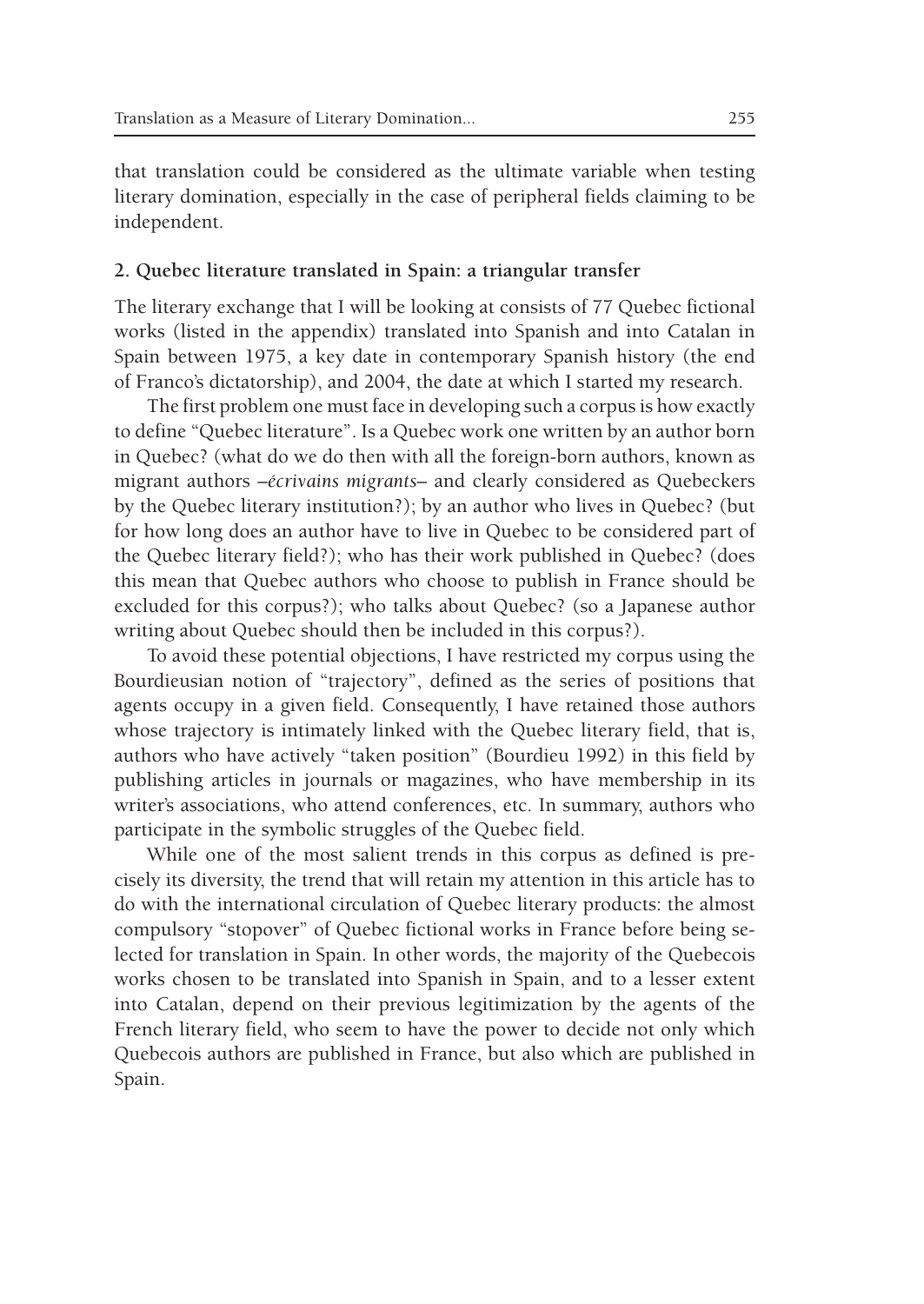This form of dependence, or domination, with respect to the French center, does not express itself exactly in the same way in every case. Generally speaking, the corpus under study reveals three main forms of domination, that I will qualify as (1) direct domination, (2) indirect (symbolic and economic) domination, and (3) zero domination.

The direct domination group comprises translations of Quebec authors in which the Spanish publisher bought the translation rights directly from the French publisher, whether a Quebec edition (previous or simultaneous to the French one) existed or not. This is the case, for instance, of the translations of Anne Hébert, Nelly Arcan, Jacques Folch-Ribas, and Madeleine Gagnon, among others, a full 33% of the corpus of adult Quebec fiction translated in Spain.

The indirect domination group embraces cases in which, although the translation rights are bought from the Quebec publisher, "passing through" the French center is practically a requirement for the author to be selected for translation by Spanish publishers. This form of domination can be symbolic (i.e. the previous legitimation of the Quebec work by the agents, publishers or critics of the French literary field) or simply economic (i.e. it is a question of distribution: French publishers, even the small ones, often because of simple reasons of geographic proximity, can more easily distribute and promote the work among Spanish publishers). This is the case, for instance, of the translations of Gaétan Soucy, Ying Chen, Yves Beauchemin, and Émile Ollivier for symbolic domination, and Élise Turcotte or Agop Jack Hacikyan, for instance, in the economic domination category. The number of works in this second category amounts to 44 % of the corpus of adult Quebec fiction translated in Spain.

Finally, the third group, "zero domination", consists of a minority of works (for adults). It is the case, for instance, of the translations of works by Nicole Brossard, Marie Célie Agnant and Jean-Paul Filion. As I will discuss, most of these authors will have to pay a price for not getting "French approval" before being translated in Spain. This third group also includes a very distinct category: Quebec children's literature. In this case, the stopover in France, whether for symbolic or economic reasons, is rarely required. As we will see later, the central position of Quebec's children literature within the sub-field of international children's literature could explain the discrepancy from the trend observed in the adult literature.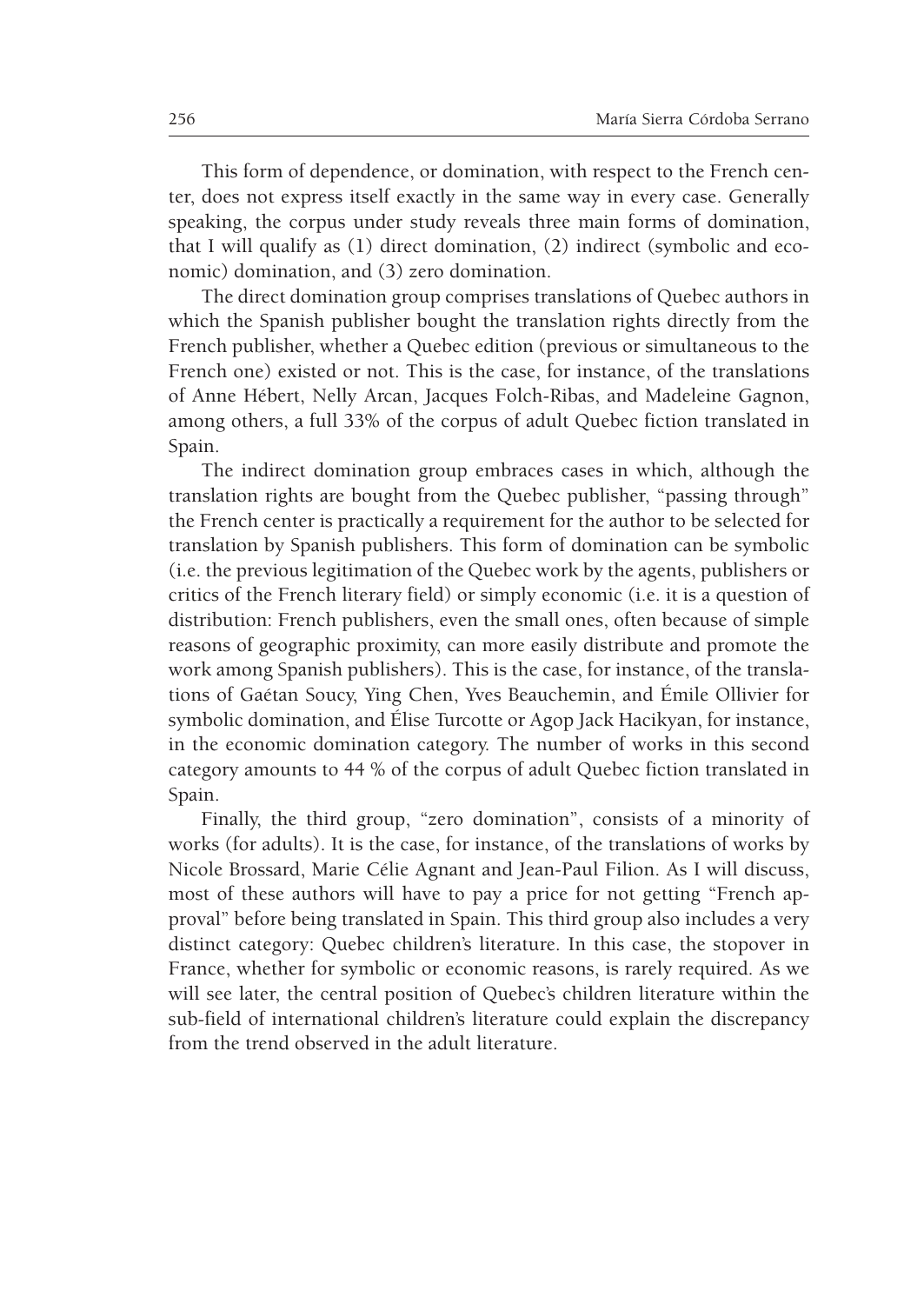### **3. Case Studies**

The first two case studies will follow a chronological order. From the translations of Anne Hébert's works of the 1960's and 70's, I will pass to a contemporary case, Gaétan Soucy's Spanish and Catalan translations. This will allow me to show to what extent the evolution of the relations of domination between the Quebec and the French literary fields have had an impact on the transfer of Quebec authors to Spain. The last section focuses on a specific sub-corpus, children's literature.

## *3.1 Publishing in Paris to sell more copies in Quebec (and everywhere else): the case of Anne Hébert*

Born in Quebec in 1916, Anne Hébert moved to Paris in the mid-1950's, where she would spend most of her career. Her literary trajectory (Bourdieu 1992) outside of Quebec and the fact that all her novels were published by the French publisher Le Seuil would not prevent her from being considered a true Quebec author and an important part of the Quebec literary canon. Furthermore, as we will see in the course of this section, not only does a Quebec imaginary haunt her fictional works, but her reception and success can be said, after all, to be mainly concentrated in Quebec, however international (mainly Parisian) Quebec critics and other agents tend to (re)present the acclaim of her work.

The question to ask is whether Anne Hébert would have been so celebrated by the agents of the Quebec literary field if she had not first been legitimated in France. Although it is difficult to answer this question, let me bring to your attention that before moving to France, Hébert had a hard time convincing Quebec publishers to publish her collection of short stories *Le*  Torrent (1950).<sup>4</sup> In fact, she published her first works at her own expense ("Anne Hébert" 2003), and she also self-funded her most famous anthology of poems *Le Tombeau des rois* (1953).

It is true that Hebert was not the first example of this kind to be found in Quebec literary history. In fact *Maria Chapdelaine : récit du Canada français*, by Louis Hémon, considered to be the very first French-Canadian best-seller, was noticed at home only after becoming a success in France: "Since the novel has been proclaimed a masterpiece by French criticism, what we took as a

<sup>4. &</sup>quot;[They] had rejected *Le Torrent*, saying it was too violent, that French Canada was a young, healthy nation and that this was an unhealthy thing that shouldn't be put into everyone's hands." (My translation.) Source: Anne Hébert's web site: http://www.annehebert.com/les\_annees\_d\_apprentissage.htm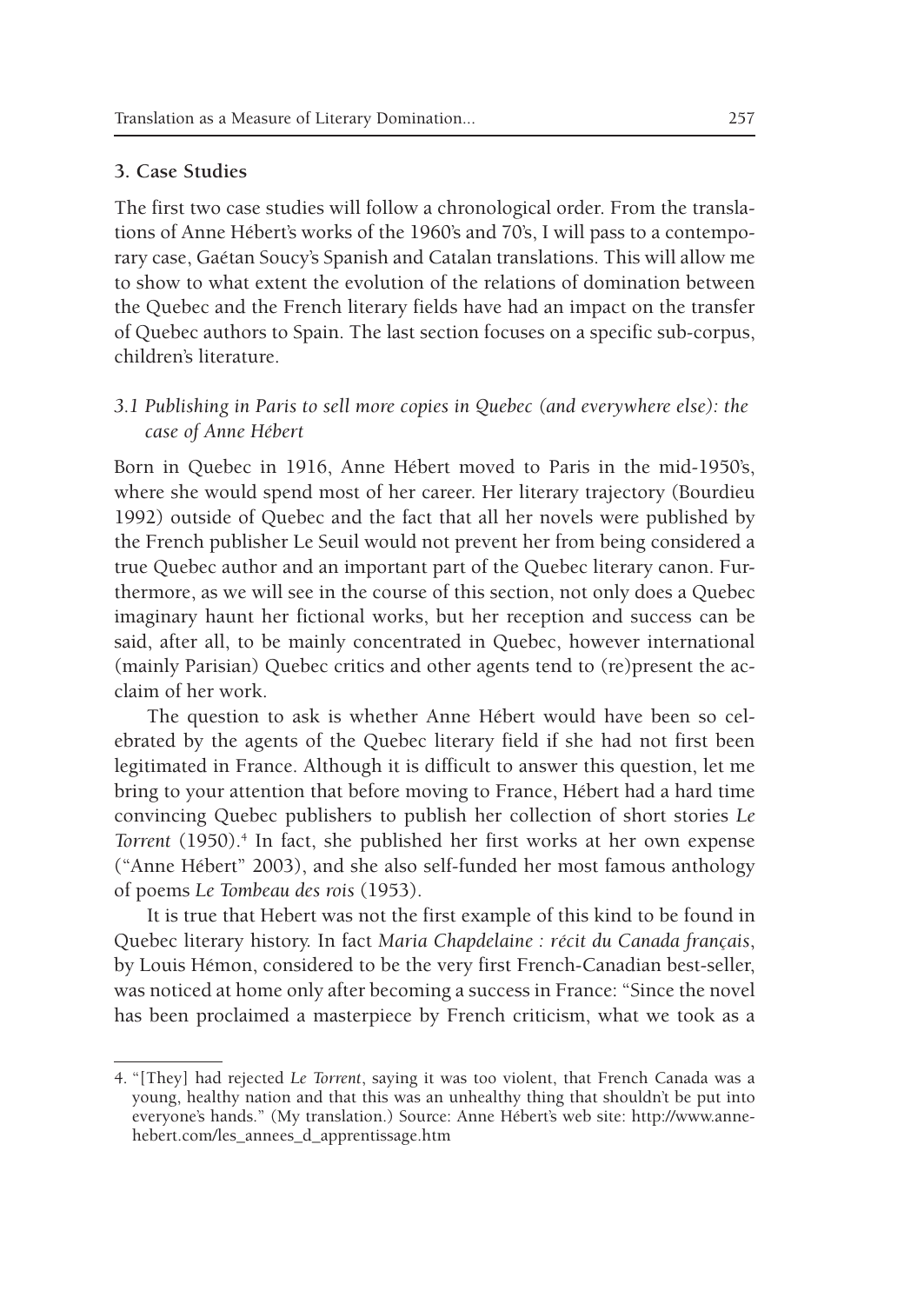stone is now a pearl" (quoted by Héroux 1980: 152). And in fact, Le Seuil was very aware of this mechanism when publishing the works by Hébert. As Françoise Blaise (1991: 235), editor in Le Seuil, put it, a publication in Paris is always perceived as a "certification" ("une homologation"): "Far from harming the recognition of an author in his or her own country, [French publishing] helps instead, especially when it comes with a success. Marie-Claire Blais, Anne Hébert and Yves Beauchemin would agree with this" (ibid.: 236, my translation).

The ties between Anne Hébert and Le Seuil were established through two intermediaries, the French poet Pierre Emmanuel (who was well-connected with Le Seuil) and Albert Béguin (editorial director of the publisher in the mid-1950's), whom she had met in Quebec (Serry 2007: 180-181). Upon their return to France, Emmanuel and Béguin would show Hébert's poems to other key agents in Le Seuil, and Béguin would publish some of them in *Esprit*, a review founded in 1932 by Emmanuelle Munier and published by Le Seuil since 1944 (ibid.). Paul Flammand, the founder of Le Seuil, wrote to Hébert to express his admiration for her poems. After several exchanges by mail and in person (Hébert spent 1954 in Paris thanks to a scholarship granted by the Royal Society of Canada), Flamand offered to publish, without conditions, her next manuscript *Chambres de bois,* which would finally appear in 1958 *(*ibid.). The novel was prefaced by the distinguished French critic Samuel de Sacy.

Although the preface was in principle targeted to a French readership, the fact that it was not eliminated from the edition distributed in Quebec (where it was made available by the Montreal publishing house Format) suggests that Quebeckers' sensitivities would not be offended by what was said (indeed, quite the opposite). The preface presents a heroic portrait of French Canadian society, living and surviving, in spite of adverse circumstances, in the middle of an Anglophone majority. De Sacy insisted that French-Canadian literature was rich and vibrant, and could not be reduced to the "folkloric" or "regionalist" dimension to which the French had usually ascribed it. Moreover, *Chambres de bois* was described by de Sacy as a potential masterpiece, written in "the most simple and pure French language" (de Sacy 1958: 10).

The novel was also awarded the France-Québec prize. What is interesting is that this prize was not well known in France, nor did sales of the novel really ever pick up in France. In fact, although the book sales for *Chambres de bois* were significant (42,200 copies), 93% were sold in Canada, Belgium and Switzerland, and only 7% in France (Serry 2007: 181). Not an isolated event in the history of Quebec-France literary relations, to be sure (ibid.: 182).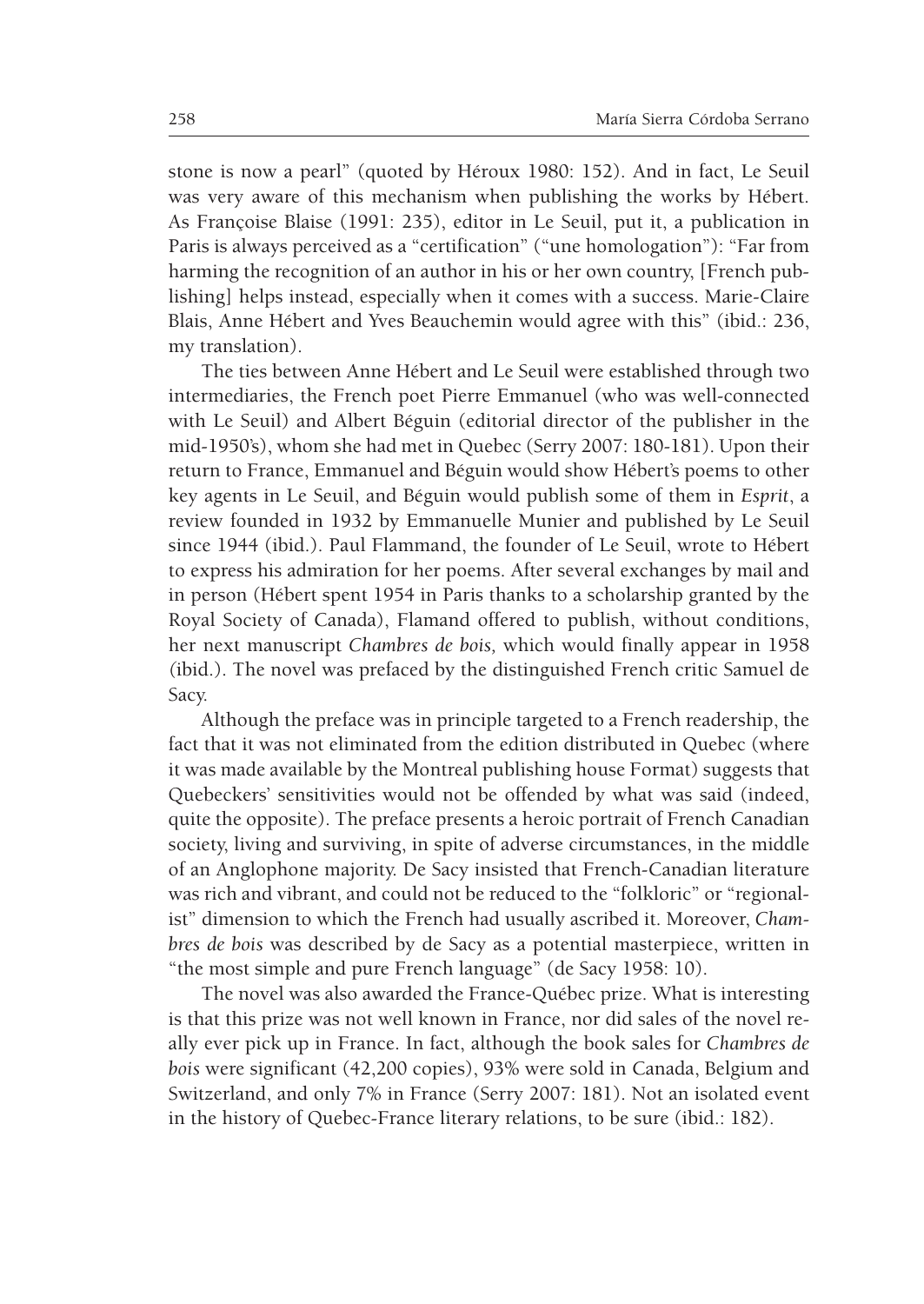If this "pseudo" French *imprimatur* had convinced Quebeckers, had it done the same for others? It is obvious than being published by Le Seuil could not only potentially lead to more sales in Quebec, but also to the sale of translation rights to foreign publishers. Three translations of the novel saw the light, but at a much later date than the original. An English-Canadian translation appeared in 1974, a Romanian one in 1992, and a Catalan edition as late as 2001.

Many more signs of legitimation had to happen (e.g. strong sales of *Kamouraska*, and prizes, including the Femina) before foreign publishers decided to invest in Hébert. Lest we forget that the only "real" sign of French legitimation, the fact of her having been published by Le Seuil, did not have the same impact in 1958 as it would have had today, since at the time Le Seuil did not occupy a position as central as the one it has had since the 1970's (Serry 2002, 2007).

Although in 1958, the Quebec publishing field was in the process of being consolidated, and thus the choice of France was almost the norm for a Quebec author, by the 1970's, Hébert could have easily chosen to publish her second novel, *Kamouraska*, at home. However, her choice would again be Le Seuil. After all, Le Seuil could "guarantee" in a certain way her success in Quebec, and the French publisher might also provide her with a better chance of making her way internationally. This was indeed the case with *Kamouraska*, published in 1970.

The book sales were those of a best-seller: almost 90,000 copies, 65% of which were sold this time in France (Serry 2007: 182). A Canadian paperback edition reached 110,000 book sales (ibid.), and the critical attention that the work captured was unprecedented for a French-Canadian novel in France (Gerols 1984: 12). Given this critical and commercial success, it comes as no surprise that foreign publishers soon found their way to the novel. Five translations were published in the years immediately following the original. The Spanish and Italian translations appeared in 1972, followed by the English-Canadian version in 1973, the German in 1975, and the Czech in 1977. A second round of translations began in the 1990's, potentially attributable (at least in part) to Hebert winning the Femina Prize in 1982, with a Dutch translation in 1991, Polish and Chinese versions in 1992, the Danish in 1995, and finally a Romanian translation as late as 2008, almost forty years after the original.

The Spanish translation of *Kamouraska* was published by Plaza & Janés in 1972, at a time when Franco's official censorship on cultural productions was still in force. Although the translation had certainly gone through the *Juntas de la Censura*, a comparison between the original and the translation reveals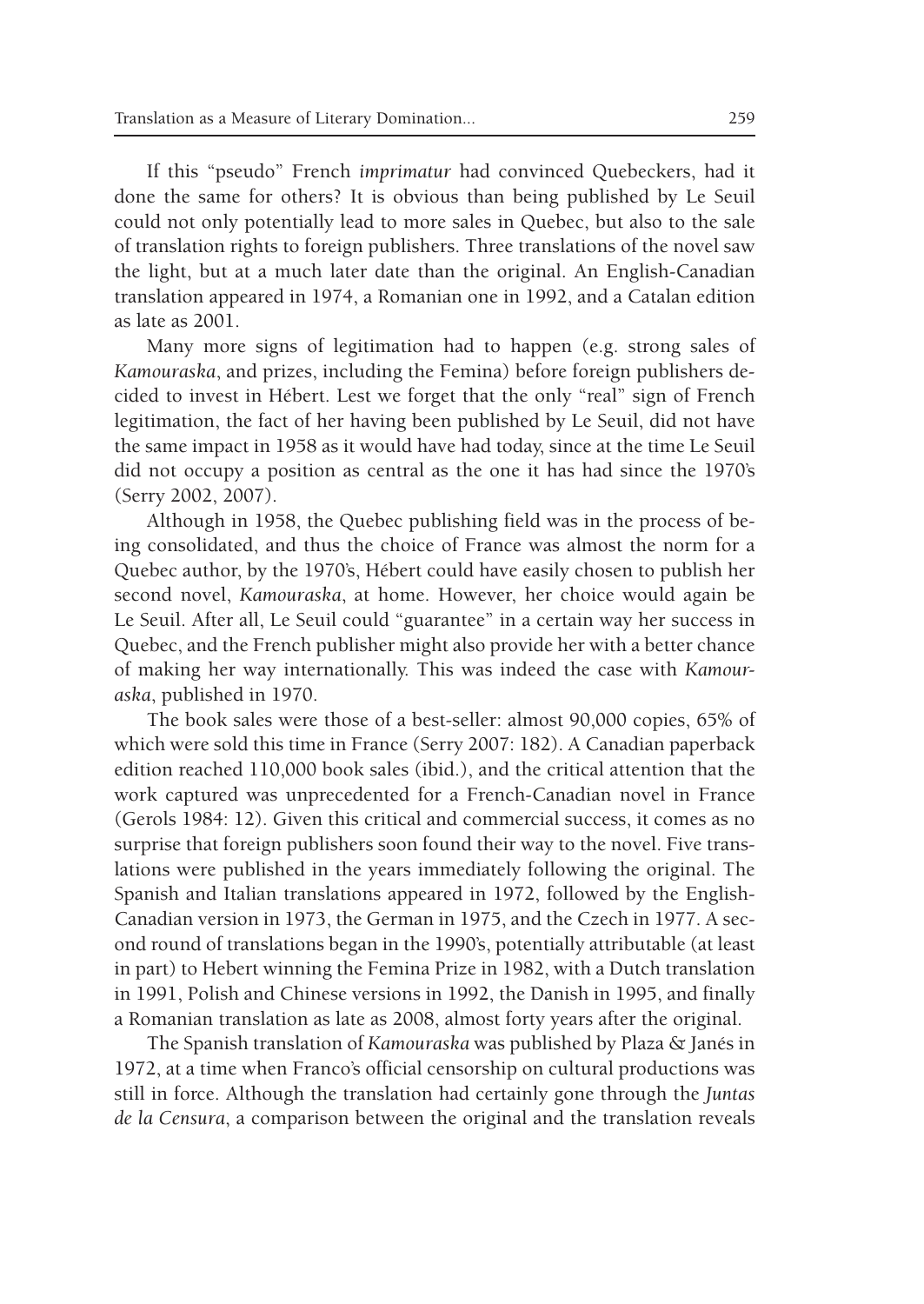that the latter was not modified in the first edition, nor in subsequent re-editions. This would lead us to believe that the theme of this historical novel was not harmful, and likely useful, to Spanish government priorities at the time. Indeed, the novel might have been seen as a way of reinforcing the *status quo*.

Based on an actual murder committed in 1839 in the village of Kamouraska (Quebec), it tells the story of a woman, Elizabeth D'Aulnières, who, at the deathbed of her second husband, Jérôme Rolland, revisits the story of her tormented youth: the abuses of her first husband, Antoine Tassy, seigneur of Kamouraska, and her secret love for George Nelson, an American doctor exiled in Sorel with whom she conspired to kill Antoine. Nelson would end up killing Antoine himself, and this murder is followed by a trial, but Elizabeth herself is acquitted for plotting this crime of passion.

The emancipating program carried out by Elizabeth fails at the end of the novel and a patriarchal symbolic economy is restored: she no longer sees her lover, and, even if she is not accused of her husband's murder, she is socially condemned for life, and lives unhappily with her second husband. In spite of her liberating attempts, Élizabeth reincarnates the model of a "good" Catholic woman of her time: submissive, mother of several kids, "un ventre fidèle, une matrice à faire des enfants" (*K*: 11). If, retrospectively, from the 1990's, feminist critics have seen the pre-feminist dimension of the novel (Fortier 2001, Sarkar 2001, etc.), Spanish censors certainly hadn't seen any potential subversive dimension. They would likely have viewed the novel as a moral lesson of what happens to a woman adulterer. It is important to remember that women's adultery was not legalized in Spain until 1977.

Apart from the fact that the translation fit well with the ideological climate of the time, the fact that the work had been published by Le Seuil, which had significantly more symbolic capital than ten years earlier, and that the novel was a critical and commercial success, certainly influenced Plaza & Janés's decision to translate it.<sup>5</sup>

<sup>5.</sup> The publisher informed me (personal e-mail with Silvia Duso, from the commercial department of Plaza & Janés, May 18, 2007) that the "dossier Kamuraska" had been destroyed because it was old. This is, in fact, one of the effects of overproduction in the contemporary publishing sector: in the absence of space, not only books are thrown away, but also their publishing dossiers. It is thus impossible to know for certain the decision process regarding this translation, but what can be deducted is that the translator did not have a central role in the choice. According to what I have found in the catalogue of the Spanish National Library, we know that José María Martínez Monasterio had frequently translated for Plaza & Janés (25 translations in total, published between the 1970's and 1980's). He translates mainly mass-production authors from English and French, but occasionally consecrated authors such as Nabokov. But what is important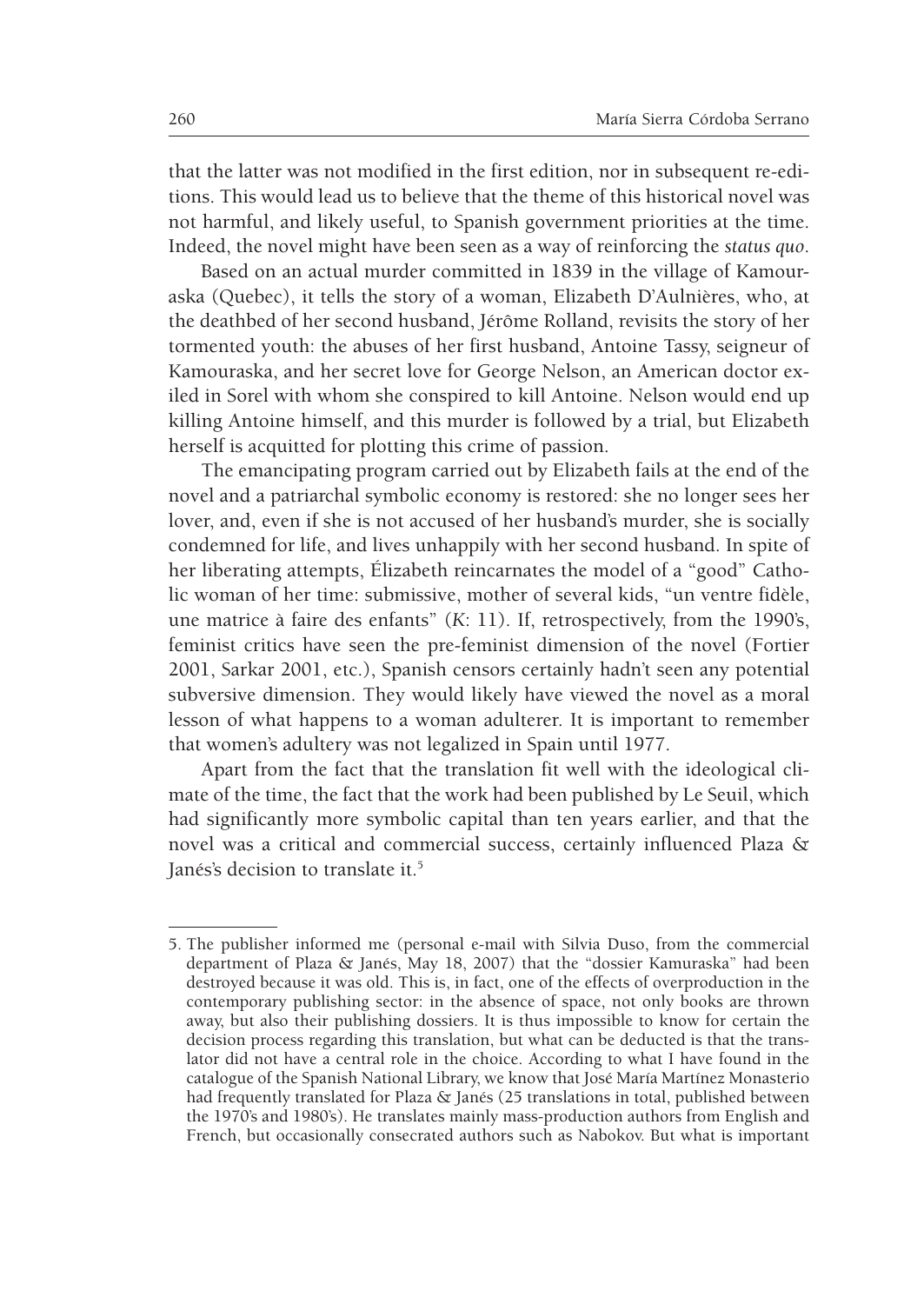The influence of the Le Seuil edition can even be traced in the summary of the book that appears on the jacket of the Spanish translation. The phrase, "une histoire de passion, fureur et neige" [a story of passion, fury and snow], used in the jacket of the French edition and constantly repeated by the French critics (Gerols 1984: 162), is again reproduced in the Spanish translation. This "tone" is in harmony with the cover that Plaza & Janés had chosen for the translation, which depicts a woman in the foreground, sensually posed with blouse slipping off her shoulders, and in the background, a man on a horse-drawn sleigh, whip in hand, driving hard. All of this rendered the novel "exotic" and apt to appeal to a popular public. All of these publishing strategies seem to have worked with *Kamouraska*. The fact that the novel was published in 1970 by Plaza & Janés, then re-published in 1977, and in the same year produced in paperback edition by G.P. (the publishing house owned by Germán Plaza, who in 1959 would join José Janés to create Plaza & Janés) may indicate that the translation was, at least, a commercial success in Spain.

As mentioned above, the case of Anne Hébert is not the only example of "direct domination" in the corpus under study. *Putain* by Nelly Arcan –also published by Le Seuil (80,000 copies sold in French) translated in Spanish by Seix Barral (2002) and in Catalan by Columna (2002), and republished in Spanish paperback by Planeta (2005)– is the most recent example in this category. That said, with the consolidation of the Quebec literary field and the institutional support dedicated to the export of Quebec authors, the dependence of the Quebec field with respect to the French has taken on new forms.

From the end of the 1980's, and particularly in the 1990's, Quebec authors published in France have usually been previously published in Quebec, or published simultaneously (in the form of a co-publishing agreement between a Quebec and a French publisher). As concerns exporting Quebec authors, and in particular, selling their translation rights to Spanish publishers, two trends can be observed.

First, Spanish publishers buy the translation rights directly from the French publisher, meaning that the Quebec publisher had ceded the rights for the Spanish version (probably thinking that the French publisher had more resources to promote the work among Spanish publishers in any case<sup>6</sup>), as happened in the case of ¿*Esta granada en las manos del joven negro es un arma* 

here is that Hébert is the only Canadian or Quebec author that he has ever translated. It is then reasonable to think that it was the publishing house who proposed the novel to him, and not the reverse.

<sup>6.</sup> The drawback of this ceding of rights is that the French publisher is not allowed to apply for translation grants from the Quebec and Canadian governments.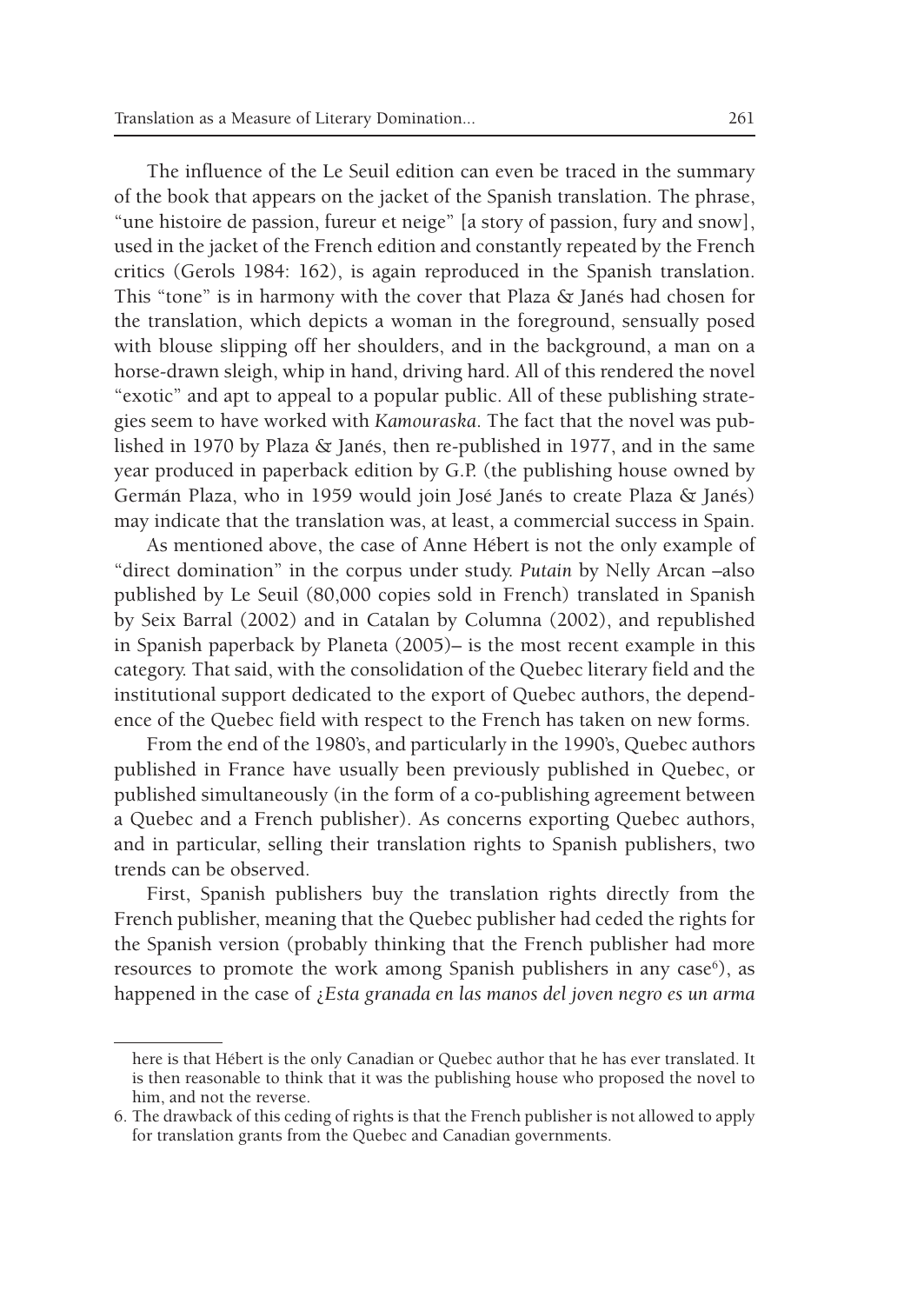*o una fruta?* by Dany Laferrière, where El Cobre ediciones bought the translation rights from the French independent publisher Le serpent à plumes, and in the case of *Las mujeres dan la vida, los hombres la quitan*, by Madelaine Gagnon, in which Crítica bought the rights from Fayard. I consider this to be the new form of what I have here called "direct domination", simply an updated version of the domination we have seen in the Hébert case.

Second, the Spanish publisher buys the rights from the Quebec publisher, but only after France has stamped its *imprimatur*. This is the case, for instance, of *Gatuperios* by Yves Beauchemin, *La ingratitud* by Ying Chen or Gaétan Soucy's translations. This is what I have called "indirect domination", and will be the subject of our next discussion.

# *3.2. How literary hierarchies are unconsciously internalized by centers and contested by the peripheries: the case of Gaétan Soucy in Spanish and in Catalan*

Apart from certain children's literature authors, Gaétan Soucy is the Quebec author most translated in Spain. In addition, all the Spanish translations of this author's work have been published by Akal, a Madrid-based publishing house.7 Jesús Espino, Akal's editorial director, reiterated his satisfaction with respect to this investment in an interview with me on January 14, 2008<sup>8</sup>: "We are very satisfied. We don't regret at all having published any of the works by Soucy and having gone for him three times and this year, a fourth time. […] The bet was clear. […] in spite of the fact that there has not been a success from a sales point of view".9

The translation of *La petite fille qui aimait trop les allumettes*, *La niña que amaba las cerillas*, reached the highest sales of all of Soucy's Spanish translations, some 1,300 copies (Espino in interview 2008), which obviously is not the reason that motivated Akal to carry on publishing the author. Espino

<sup>7.</sup> Except for *La absolución* (*L'acquittement*), the first Spanish translation of Soucy, which was published by Andrés Bello, a Chilean-based publishing house with an imprint in Spain. However, this work has been retranslated by Esperanza Martínez and published by Akal in May 2008.

<sup>8.</sup> The interview, which was recorded, was oral and semi-structured. It took place in Madrid on January 14, 2008 and it lasted approximately one hour. The interview was based on a questionnaire that was sent in advance to Jesús Espino and consisted of open and semi-open questions.

<sup>9.</sup> My translation of "Nosotros estamos muy satisfechos. No nos arrepentimos en absoluto de haber publicado ninguna de las obras de Soucy y de haber apostado por él tres veces y este año la cuarta. […] La apuesta está clara. […] a pesar de que no haya habido éxito de ventas".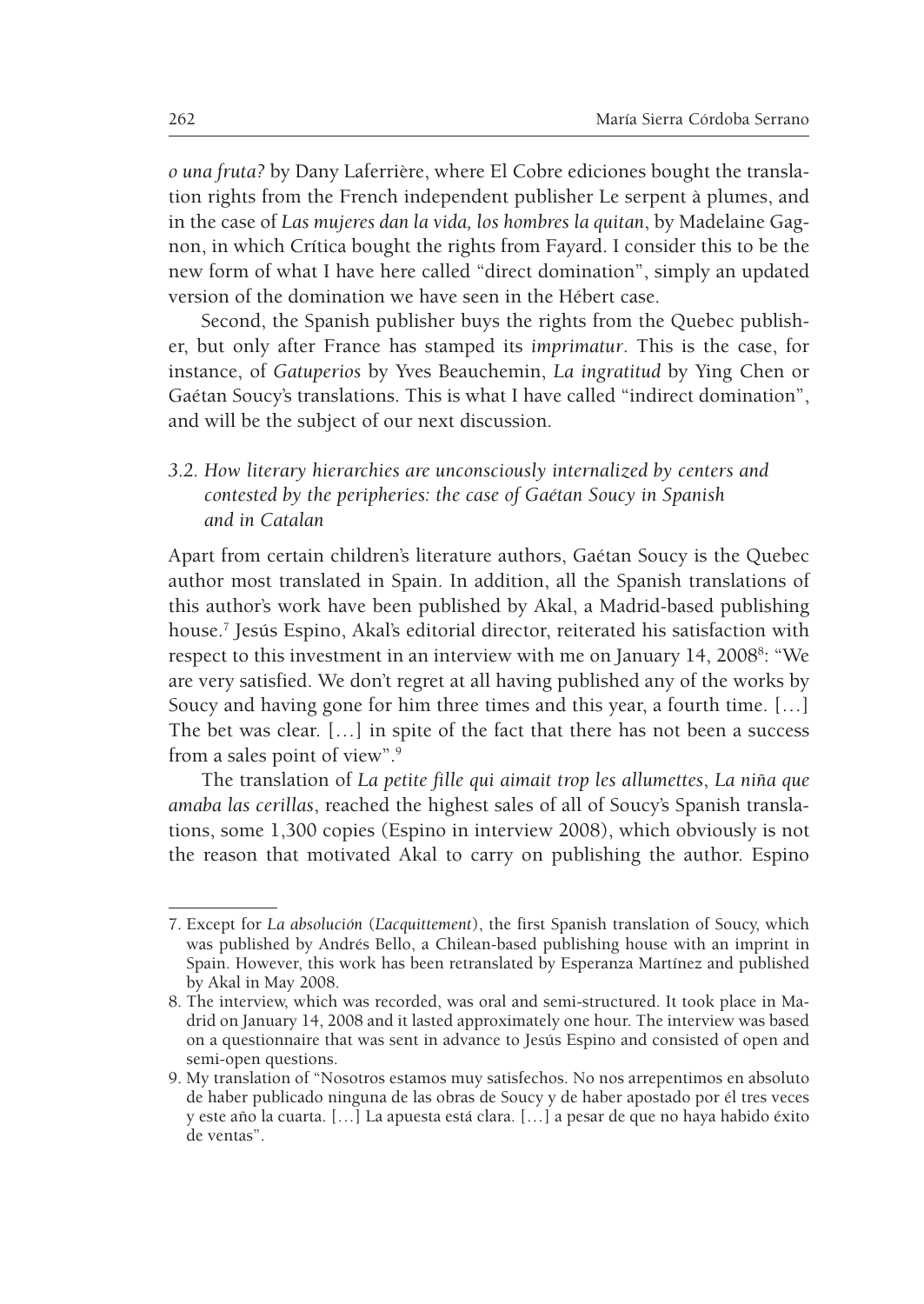stated that he is very aware of the fact that the literary works they publish are not addressed to a general public and will never be best-sellers. In Bourdieusian terms, Akal clearly belongs to the pole of small-scale circulation, which denies the relevance of economic profit (at least in the short-term) and is characterized by an economic world reversed.

Weak sales do not necessarily imply a bad or non-existent critical reception – quite the opposite. In fact, in contrast with most of the other Quebec authors translated in Spain –who are hardly mentioned by the Spanish cultural press, except for in Catalonia– Soucy has captured the attention of *El País*, *El Mundo*, *La Vanguardia*, and *Avui*. 10 However, the university criticism, "a natural niche of reception for Soucy", according to Espino (ibid.), has not paid the least attention to him.

Furthermore, the choice to invest in Soucy was not influenced by the hope of getting funds for the translations. Akal could have applied for funding from the Canada Council for the Arts or from the Société de développement des entreprises culturelles du gouvernement du Québec (SODEC), but Espino explains that they wanted to get the work out as soon as possible, and so avoided potentially lengthy grant application processes. The only funding they went after for the translation of *La niña* concerned promotional expenses, half of which were covered by the Embassy of Canada in Spain (ibid.).

With a weak track record in sales, little external funding, and a critical reception that had not pierced academia, what fed the "belief" (Bourdieu 1980) in the "value" and continuity of the Soucy project? The idea of translating *La petite fille*, the novel that brought Soucy international recognition, took shape during the Frankfurt fair. According to Espino (ibid.), Anne-Marie Vallat's advice to consider the novel was of prime importance: "del criterio de Anne-Marie nos fiamos mucho" [we place considerable trust in Anne Marie's opinion]. Vallat is a Spain-based literary agent who represents the Quebec publishing house Boréal (where Soucy published the original) in Spain and

<sup>10.</sup> There are eight reviews in total for Soucy's Spanish translations. For *La niña*: six praising reviews in *El País*, *La Vanguardia* (x2), *El Mundo* (x2), and *Avui*; and two articles about *Music-Hall*: a not so praising review in *El País*, but a favourable one in *Avui*. The reviews in question are (for *La niña*) "Soucy explora el lenguaje de la infancia en 'La niña que amaba las cerillas'" by Juan Carlos Merino, *La Vanguardia*, April 19, 2001; "La (inquietante) intimidad de la familia" by Isabel Núñez, *La Vanguardia*, September 14, 2001; "Las declinaciones del dolor" by Marcos Giralt Torrente, *El País*, August 4, 2001; "Gaétan Soucy habla sobre la pérdida de la inocencia en su último libro", *El Mundo*, April 18, 2001; and in Catalan "'Chapeau' Monsieur Soucy", by Alba Alsina, *Avui*, April 5, 2001; for *Music-Hall*, by Marcos Giralt Torrente, "El estupor de existir", *El País*, February 19, 2005 and by Alba Alsina again, "Frankenstein", *Avui*, April 7, 2005, p. XX.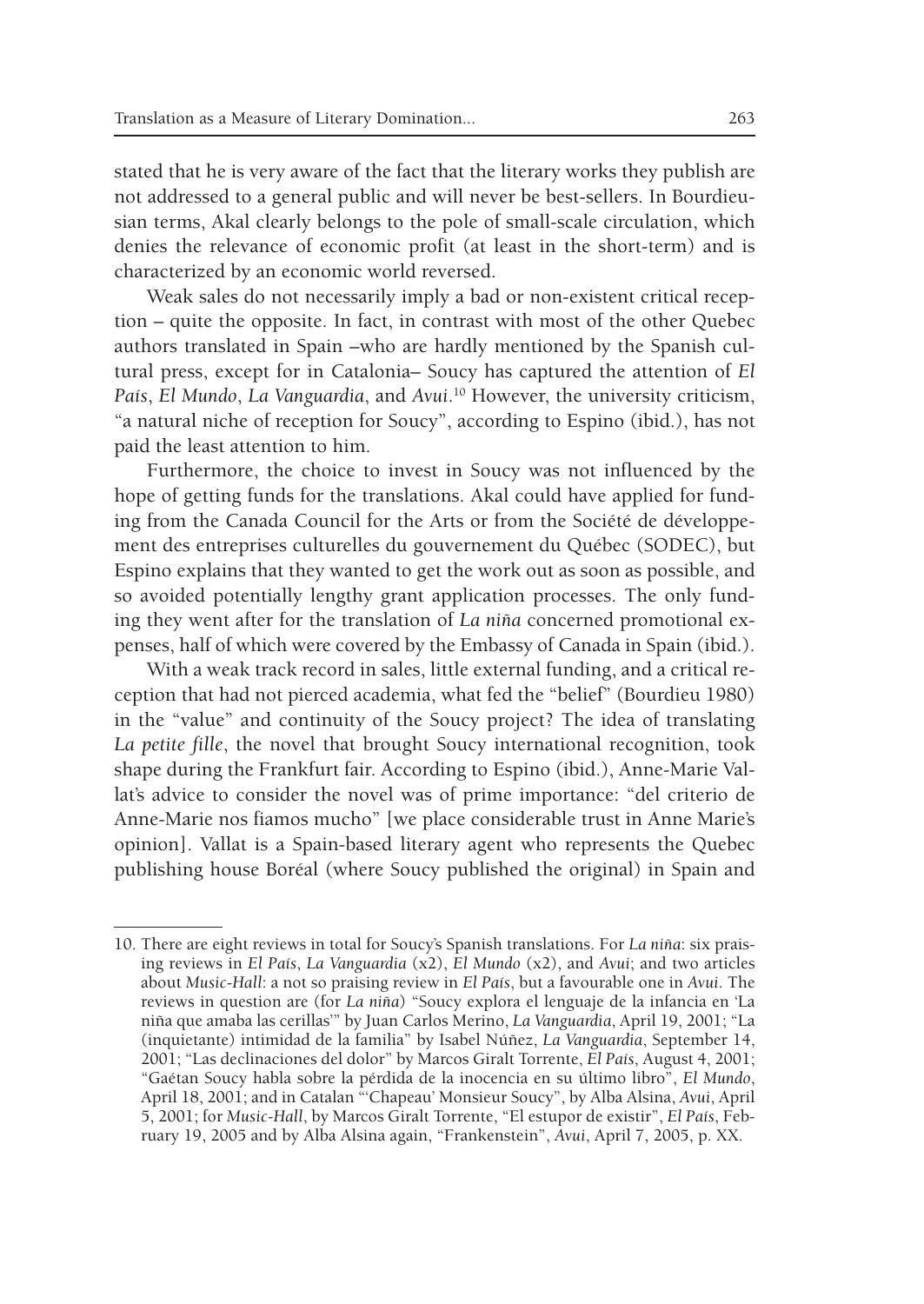Portugal. With a deep knowledge of the Spanish publishing sector, Vallat was also able to judge the potential of putting Akal and Boréal in contact; they are both medium-size, independent publishers.

Vallat was also aware of the fact that Le Seuil had just bought the copyright of the novel for the French territory, a detail that did not pass unnoticed by Akal. Espino highlighted that the publication of the novel by Le Seuil was for them a "guarantee" ("un sello de garantía"), and it seems that Akal was not alone in this belief. After the French edition of *La petite fille* by Le Seuil in 2000 (published in Boréal in 1998), more than twenty translations were published.11 However, there was not a single translation published before the French edition (a trend observed throughout my direct and indirect domination categories). Moreover, after the publication of the novel by the French publisher, Soucy's works published by Boréal before *La petite fille* would also be selected for translation. Among others, this was the case, for instance, for *L'Immaculé Conception* published in 1994 and translated into Spanish and English in 2005, into Dutch in 2007, and German in 2009, more than ten years later. In other words, a transfer of symbolic capital<sup>12</sup> from the French publishing house –which occupies a central position in a central field– to the author took place. Boréal, which was not equipped with the same amount of symbolic capital, would not have been able to guarantee such a "transaction".

Beyond this external influence, Espino noted that there were two principal internal factors that influenced his choice: the literary "value" of the work, in particular its innovative language and its structure, followed by the existential and universal theme of the novel, "an international work that is not limited to a specific local context" (ibid.). On a scale of 1 to  $5<sup>13</sup>$  Espino attributes 5 points to these aspects (and 2 to the feminist dimension of the novel).

When I asked Espino what importance he would give to the fact that Soucy is a Quebec author (that is, an author coming from a peripheral literature), he said that no importance should be attached to this aspect and expressed his discomfort with putting labels in literature:

<sup>11.</sup> See http://www.editionsboreal.qc.ca/fr-result\_isbn.php?id=953 for a list of all the publishers to whom Boréal has sold the translation rights for *La petite fille*.

<sup>12.</sup> That may eventually become economic: "The conversion of symbolic capital into economic capital is a long-term process, as opposed to the search for short-term profit that is typical of the book industry's commercial pole". (Sapiro 2008: 155).

<sup>13.</sup> That is: 1. Without any importance; 2. Not very important; 3. Important; 4. Very important; 5. Crucial.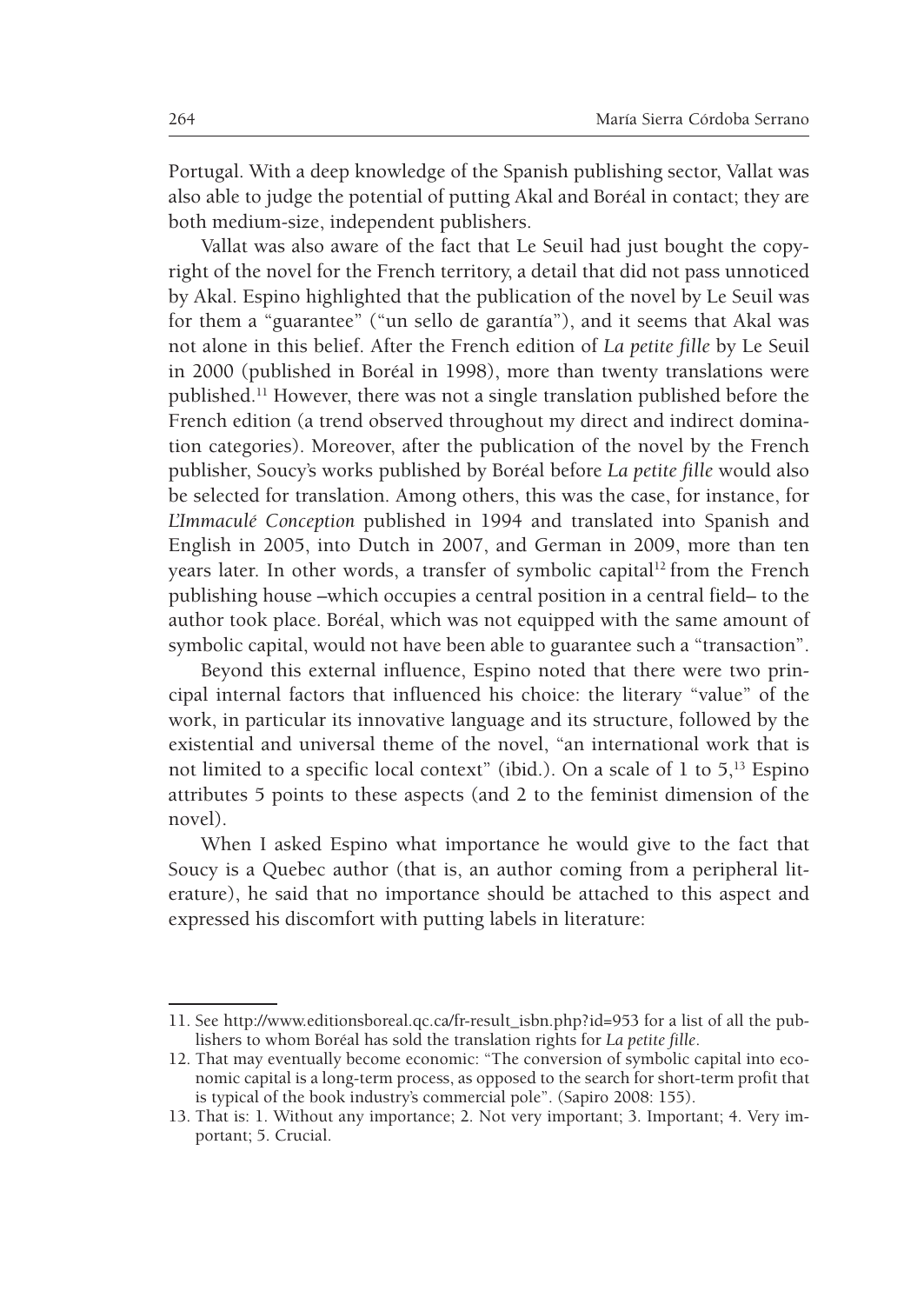We don't believe in the concept of "minority literatures" nor "gender literatures" or think that a work is better or worse because of being written by somebody from an ethnic minority or religious minority, women, homosexual, nothing of the sort. Writers are good or bad. […] Labels don't motivate me to make a decision for or against a certain work.14

This insistence on not labelling literary works or their authors is borne out in the classification (Bourdieu 2002) or branding of the translation of *La petite fille* by Akal. On the dust jacket of *La niña*, Soucy is (re)presented as a "un escritor de lengua francesa", rather than as a Quebec, Canadian, or Francophone author (Francophone being a label over which a lot of ink has been spilled). His international recognition, as well as the universal and existentialist dimension of his work are also highlighted: *Music-Hall* is described in the blurb as "one of the purest songs ever written about mental suffering, human solitude and the awe of existence" (my translation), and *La niña* is described as containing "halting and dazzling language" and "a festival of language" (my translation). The Spanish cultural press highlights these same aspects.

Soucy himself has also insisted on the "universal" scope of his work on several occasions: "I try to write from a universal point of view. For too long, we have wanted to allow our false uniquenesses to speak instead of touching on our real uniqueness, which is stranger and more frightening than we want to believe"15 (quoted by Meudal, *Le Monde,* March 19, 1999, my translation).

Is it then this universal scope that the publisher, the critics, and the author himself seem to consider the main explanatory factor for the international success (critical, if not always economical) of Soucy, and in particular of *La petite fille*? Merino, in *La Vanguardia* (April 19, 2001) remarks that it is not at all usual for a Canadian book written in French to have such a reception and diffusion. In this line, what about the main external factors mentioned above? Would *La petite fille* and Soucy's work on the whole have had the same internal and external reception<sup>16</sup> and diffusion if it hadn't been published by Le Seuil?

<sup>14.</sup> My translation of "Ni creemos en el concepto de literaturas minoritarias ni literaturas de género ni creemos que sea mejor o peor una obra porque la escriba alguien que sea de una minoría étnica o una minoría religiosa, que sea mujer, homosexual ni nada en absoluto. Los escritores son buenos o malos. […] Las etiquetas no me impulsan a tomar una decisión a favor o en contra de una obra".

<sup>15.</sup> My translation of "J'essaie d'écrire d'un point de vue universel. On a trop longtemps voulu donner la parole à nos fausses singularités au lieu de toucher à notre véritable singularité qui est plus étrange et plus épeurante qu'on ne voudrait le croire"

<sup>16.</sup> By «internal reception» I mean the reading and assessment of a literary work by the agents of the publishing house, Akal, in this case; by external, I refer to the traditional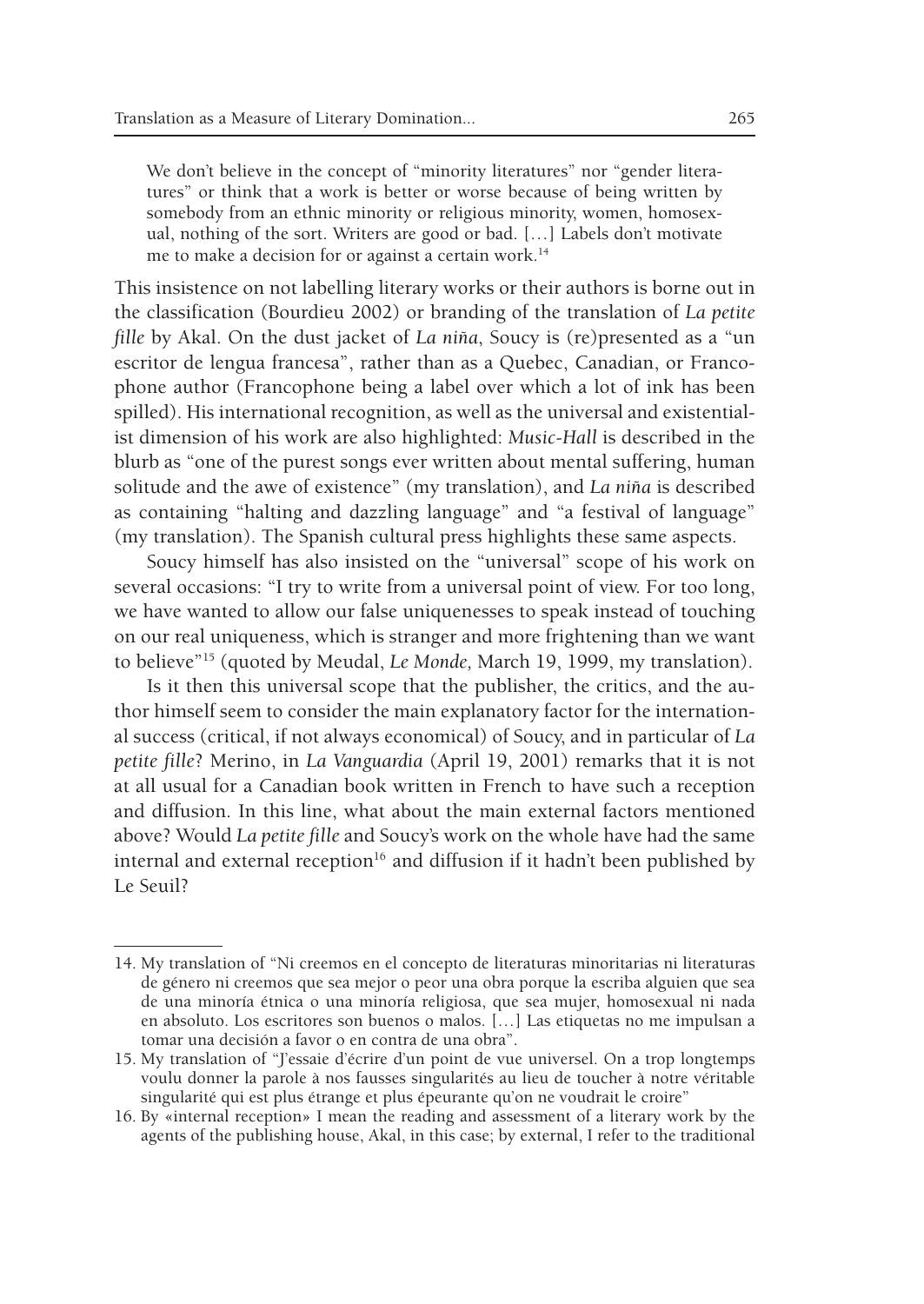Espino's answer concerning this point is rather ambivalent. He attributed three points to the reception (internal or external) of the novel in France as a factor motivating their decision to translate Soucy, and the same score to the reception of the novel in Quebec. In other words, it seems that the publisher attached the same importance to the legitimating power of the Quebec literary field as to the French "center". However, in his discourse there are signs that contradict his answers on the Likert-scale questions.

For instance, at the beginning of our interview, Espino said that at the Frankfurt fair, he heard about "an author from Quebec, *but* (italics and bold are mine) who had written a novel that has had a great impact in France".17 While this statement was purely descriptive, why didn't he say "an author from Quebec who has had a great impact in France"? Doesn't the adversative conjunction "but" indicate that being from Quebec was a kind of negative point that was only compensated for through the fact that the author had been recognised in France?

Apart from this slip of the tongue, Espino (2008) insists on the fact that Le Seuil had published *La petite fille* in France and that this was a "guarantee". He repeats on several occasions during the interview the trust that he places in the French publisher and the good reception of the novel in France. In fact, just the mere fact that he is fully aware of the publication and reception of the novel by Le Seuil in France, even when he had bought the translation rights from Boréal, is indeed revealing of the weight that he attributes to the opinions of agents in the French center. He did not mention, for instance, the reception of the novel in other countries where it has been translated, and makes no reference whatsoever to the central position that Boréal occupies in the Quebec literary field, nor the reception of Soucy's novel in Quebec. Although, consciously (i.e. in terms of score attributed), Espino attached the same importance to the legitimating power of a central and a peripheral field, his oral and spontaneous discourse possibly points to the extent to which he has internalized the hierarchies that ordain the international literary field, and that orientate the economy of symbolic exchanges.

The behaviour of Límits,<sup>18</sup> the publishing house in charge of the Catalan translation of *La petite fille*, *La nena que li agradaven massa els llumins*, is dif-

use of the term «critical reception», so reception by the cultural press or scholarly reception.

<sup>17.</sup> My translation of "Me hablaron de un autor de Quebec, *pero* (italics are mine) que había escrito una novela que tuvo mucha repercusión en Francia".

<sup>18.</sup> Límits is a publishing house located in the micro-country of Andorra. In spite of the fact that the publication of this translation does not take place within the political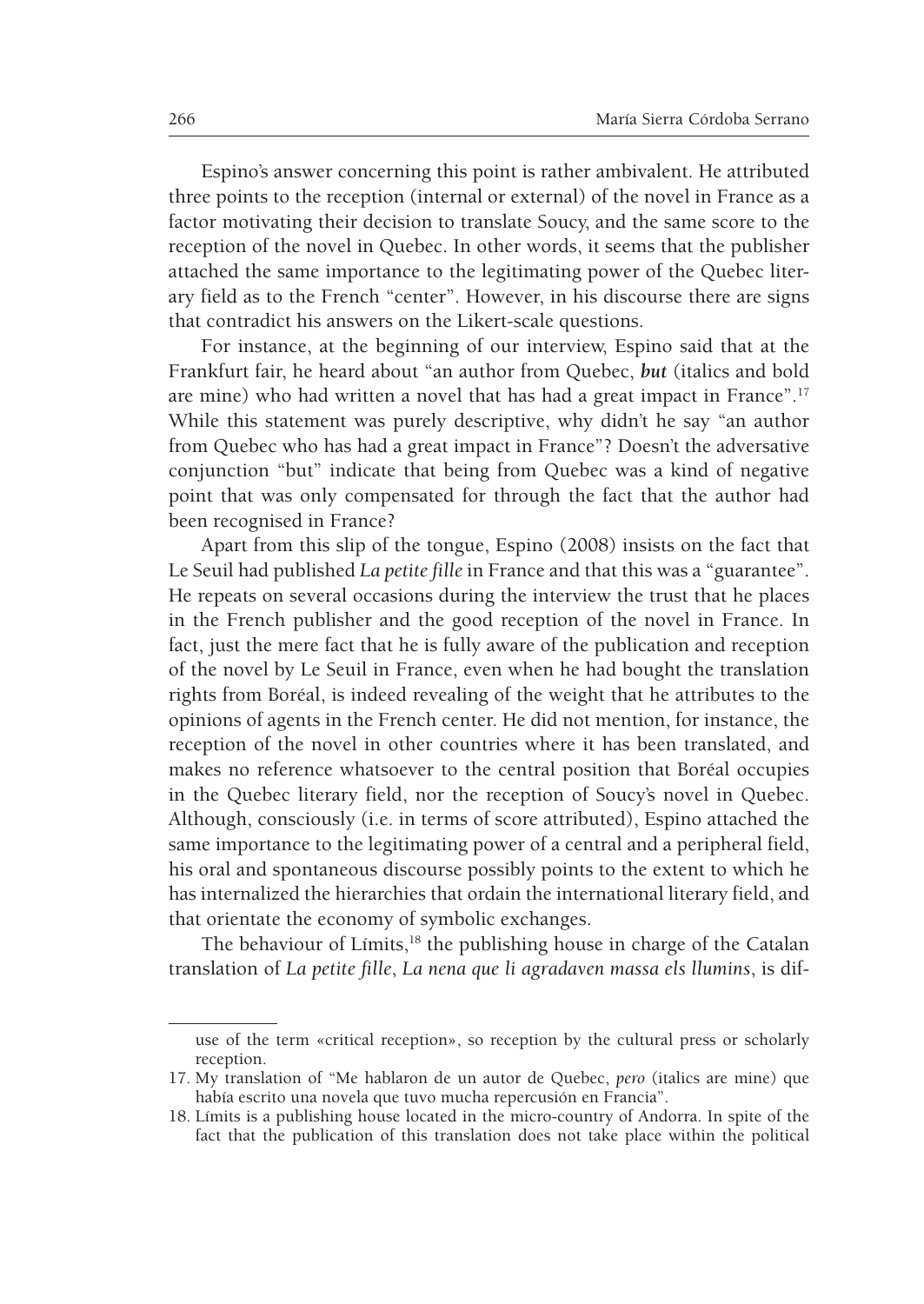ferent. Concerning the book's labelling and introduction, in the very center of the book's cover it says "Traduït del francès del Quebec per Joan Casas", an explicit reference to Quebec French that does not exist in the Spanish version (or in fact in any of the Spanish translations of Quebec fiction for adults published in Spain). As Glissant rightly puts it (1996: 112, my translation), "speakers of non-dominant languages are more aware of language issues".19 Hence, perhaps, the fact that the publisher of Límits, given the dominated position of Catalan within the world language system (de Swaan 2001; Calvet 1999), would be in principle more inclined than Akal's agents to think in terms of language and language difference.<sup>20</sup>

However, concerning the issue of stressing cultural or linguistic difference (i.e. labelling), Maria Àngels Vilana and David Zabala, editorial directors of Límits (interviewed by e-mail, April 4, 2008), $^{21}$  answered two on the five-point scale to the question of the importance they attributed to the fact that Soucy was an author from Quebec (remember that "2" meant that this criterion was not important, but was still a criterion). When interpreting Vilana and Zabala's statement, it is important to keep in mind that they define themselves as purely independent publishers who only publish translations of "high literary quality". A statement conceivably backed by the fact that they do not make a living out of their publishing work (ibid.); and in a certain

space of Catalonia, this translation is included in my corpus because Andorran literature in Catalan is part of the Catalan literary field. In fact, most of the copies of this translation have been sold in Catalonia (Vilana and Zabala, in an interview conducted by e-mail, April 4, 2008).

<sup>19.</sup> My translation of "le ressortissant de la langue dominée est davantage sensible à la problématique des langues".

<sup>20.</sup> There are also some biographical reasons for this choice mentioned by Vilana and Zabala (2008): Vilana specifies that she studied in France, where the specific origin of the translation (i.e. «Spanish from Mexico», «English from the U.S».) are more often than not mentioned by publishers. She clarified that she discussed this aspect with the translator and Zabala, who was less used to this practice, and that, in the end, they decided to include this mention "given the specificity of the original text, its very local language and the translation problems that the translator had to face". I wonder if some of the deviations from standard French were identified as typical of Quebec French instead of as Soucy's idiosyncrasies. Indeed, along with Quebecisms, *La petite fille* is riddled with neologisms, children's words, uncommon collocations, and deformed proverbs. In fact, Soucy confesses to be more influenced by his daughter, a French-Japanese bilingual, than by French from Quebec per se (Soucy quoted by Meudal, *Le Monde*, March 19, 1999).

<sup>21.</sup> The interview took place on April 4-13, 2008 and was conducted electronically and was thus asynchronically, which means that the discourse was not as spontaneous as in Espino's case. It was also based on a questionnaire that was sent in advance, and consisted of open and semi-open questions.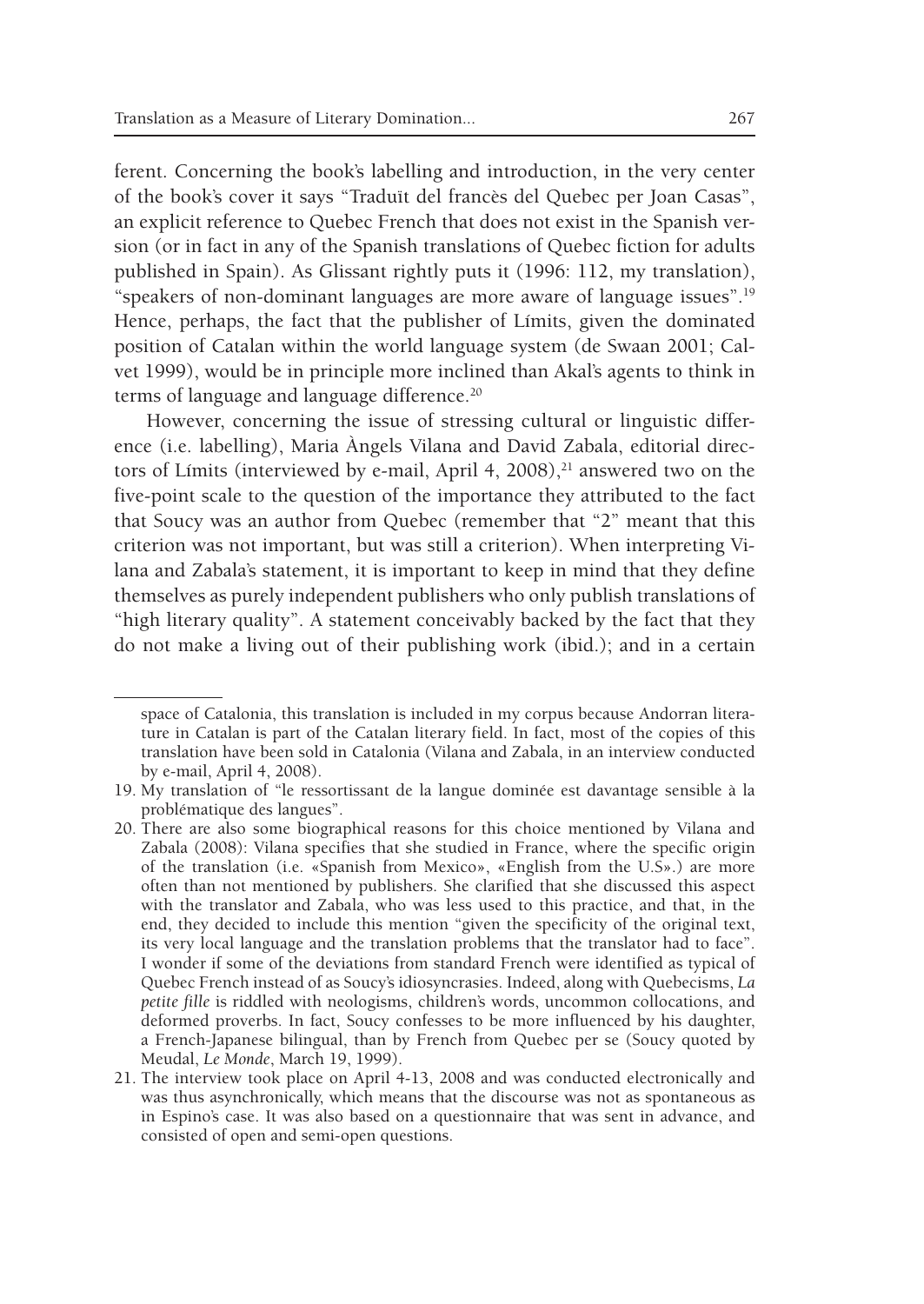way, they pride themselves on not having to depend on any kind of imperatives (economic or otherwise). As such, perhaps attaching more importance to Soucy simply because he is from Quebec, and so comes from a dominated literary field, would mean admitting identity sympathies that would contravene their "l'art pour l'art" philosophy.

Indeed, the main reasons mentioned by Vilana and Zabala for selecting Soucy for Catalan translation were purely literary, in particular the originality of Soucy's writing and the theme of the novel, as well as his skill in developing the enigmas and mysteries of the plot<sup>22</sup> (ibid.). These aspects did not pass unnoticed by the Catalan journal *Avui*, which praised the novel *and* the translation, which, as we all know, is quite unusual in reviews.<sup>23</sup> This alone provided the publishers with enough satisfaction as to think that their enterprise was worthy (ibid.).

But what about the external factors? What is the role of Le Seuil, and French legitimation on the whole, in the choice of Límits? First of all, like Akal, Vilana and Zabala did not give much importance to the potential economic profit of the translation enterprise, as they rightly predicted that the novel wouldn't sell many copies. Indeed, only 400 copies of this translation were sold (which, on the other hand, is not so catastrophic, and almost impressive, when compared with the number of copies sold in Spanish, a supercentral language). The fact that the Spanish translation was published only a couple of months after the Catalan edition did not help either.<sup>24</sup> However, the

<sup>22. &</sup>quot;l'originalitat de l'escriptura i de la temàtica; la destresa amb què l'autor va descabdellant els enigmes i misteris de la trama".

<sup>23. &</sup>quot;Serà molt difícil fer-los veure la grandesa d'aquesta obra sense explicar-los res més de l'argument, però potser els podré convèncer si els dic que, una part importantíssima de la seva genialitat rau en el llenguatge de l'autor, al qual només se li pot dir *Chapeau, Monsieur* Soucy (i del traductor, Joan Casas, que ha fet una gran feina. *Chapeau*, també)." *Avui* (Alsina, April 5, 2001) [It would be very difficult to show you the value of this book without telling you anything about the argument, but perhaps I can convince you by telling you that a very significant part of its genius rests in the author's language, for which Mr. Soucy deserves a Bravo! (as does the translator, Joan Casas, who did excellent work.)]

<sup>24. &</sup>quot;Segurament no hauríem publicat l'obra si l'edició d'Akal hagués sortit amb anterioritat [abans de l'édició en català]. De fet, quan nosaltres vam sol·licitar els drets en català, els drets en castellà encara no estaven venuts. Vam saber que hi hauria una edició en castellà poc abans de treure la nostra" (ibid.). [Probably we wouldn't have published the work if the edition by Akal had appeared before the Catalan version. In fact, when we asked for the Catalan translation rights, the Spanish translation rights had not been sold. We found out about the Spanish edition a little before we had published ours.]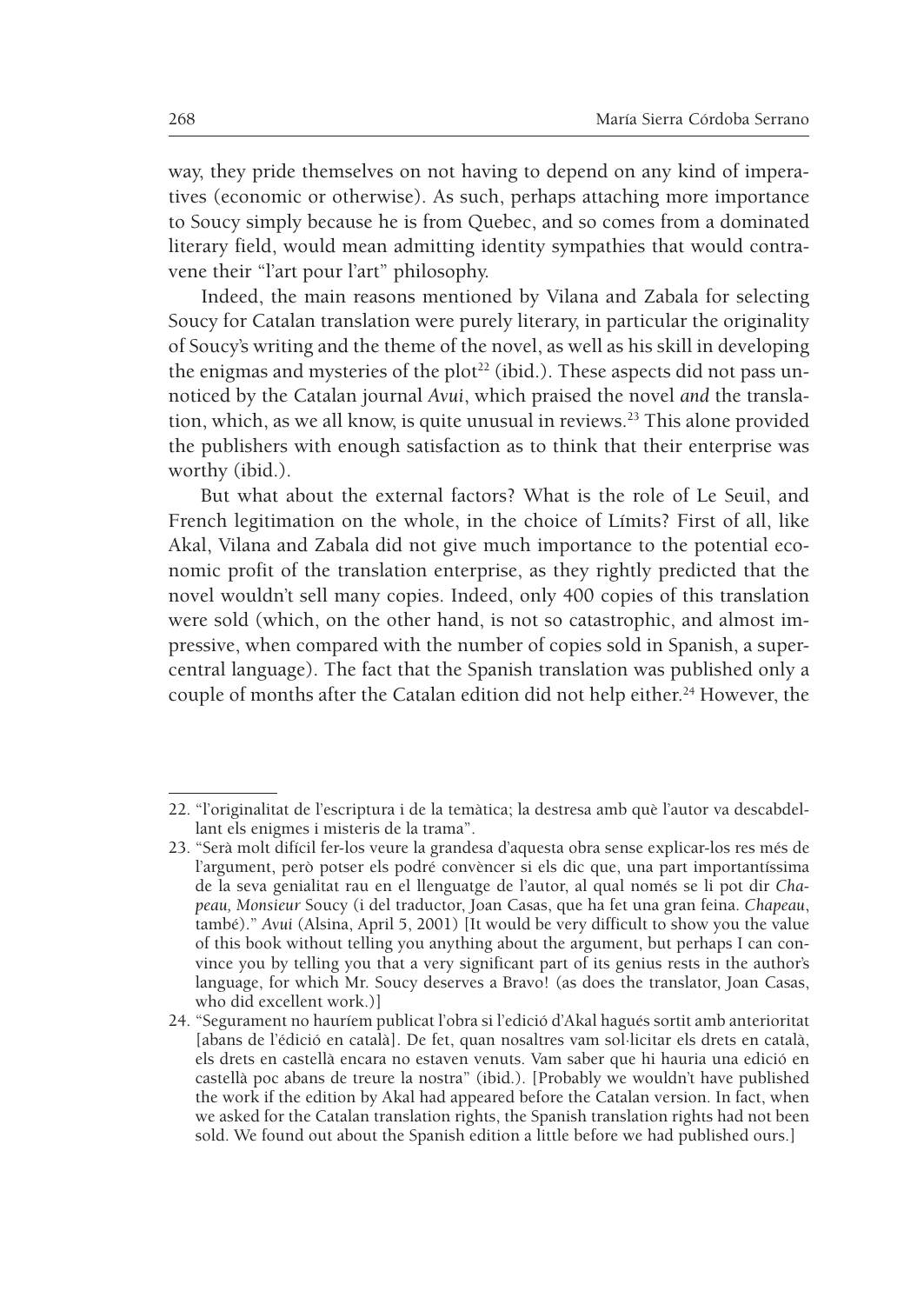grants obtained from the Canada Council for the Arts and from the Department of Tourism of Andorra must have made the decision somewhat easier.<sup>25</sup>

Concerning Le Seuil and French legitimation, from a strictly economic and logistic point of view, being published by Le Seuil guaranteed dissemination and exposure in Europe that, most certainly, Boréal could not have guaranteed. Its promotional apparatus is much more powerful than Boréal's, and geographically, Le Seuil is also much closer to Spain, Catalonia and Andorra, which facilitates the promotion and diffusion of its works. Indeed, the very fact that the novel was being discussed in France was critical to Límits becoming aware of it in the first place. Symbolically speaking, however, Límits' agents attach little importance (two on a scale of five) to the favourable internal or external reception of *La petite fille* in France. In their case, it was Vilana, and not an intermediary agent, who discovered *La petite fille* through the popular French T.V. program "Bouillon de culture", hosted by Bernard Pivot, and also through several articles published in French magazines (ibid.).

Indeed, Vilana and Zabala (2008) qualified as irrelevant the question concerning the influence that the acclaim of the novel in Quebec had on their choice, precisely because they discovered the novel through the French cultural media and so decided to read it without being aware of its reception in Quebec. On the other hand, on the dust jacket of the Catalan translation of *La petite*, Límits accentuates the critical success of the novel not only in Europe, but also in Canada. Concerning literary awards, only Quebec prizes are mentioned: the prize du Salon du livre de Montréal and the prize Ringuet de l'Académie des lettres du Québec. It is not even noted that the novel was nominated for the Renaudot prize, a French prize, and much more prestigious, internationally speaking.

In short, the peritext reveals that the publishers recognize and value the legitimating power of the Quebec criticism, the power of a peripheral field similar to their own. Likewise, there seems to exist an attempt at minimizing the symbolic power of the French center. Indeed, Soucy's translation is not the only example of a Catalan attempt at minimizing French symbolic power.

<sup>25.</sup> While Vilana and Zabala insist that translation grants are not crucial for them (ibid. 2008) –if they are interested in a work, they are going to invest in it anyway– in a smallscale production publishing house with an anti-economic logic (Bourdieu 1992) these grants can be very important. Moreover, while for the case of Akal, publishing school and reference books allows them to invest in literary works that more often than not do not produce any economic profits, Límits exclusively publishes translations belonging the pole of small production.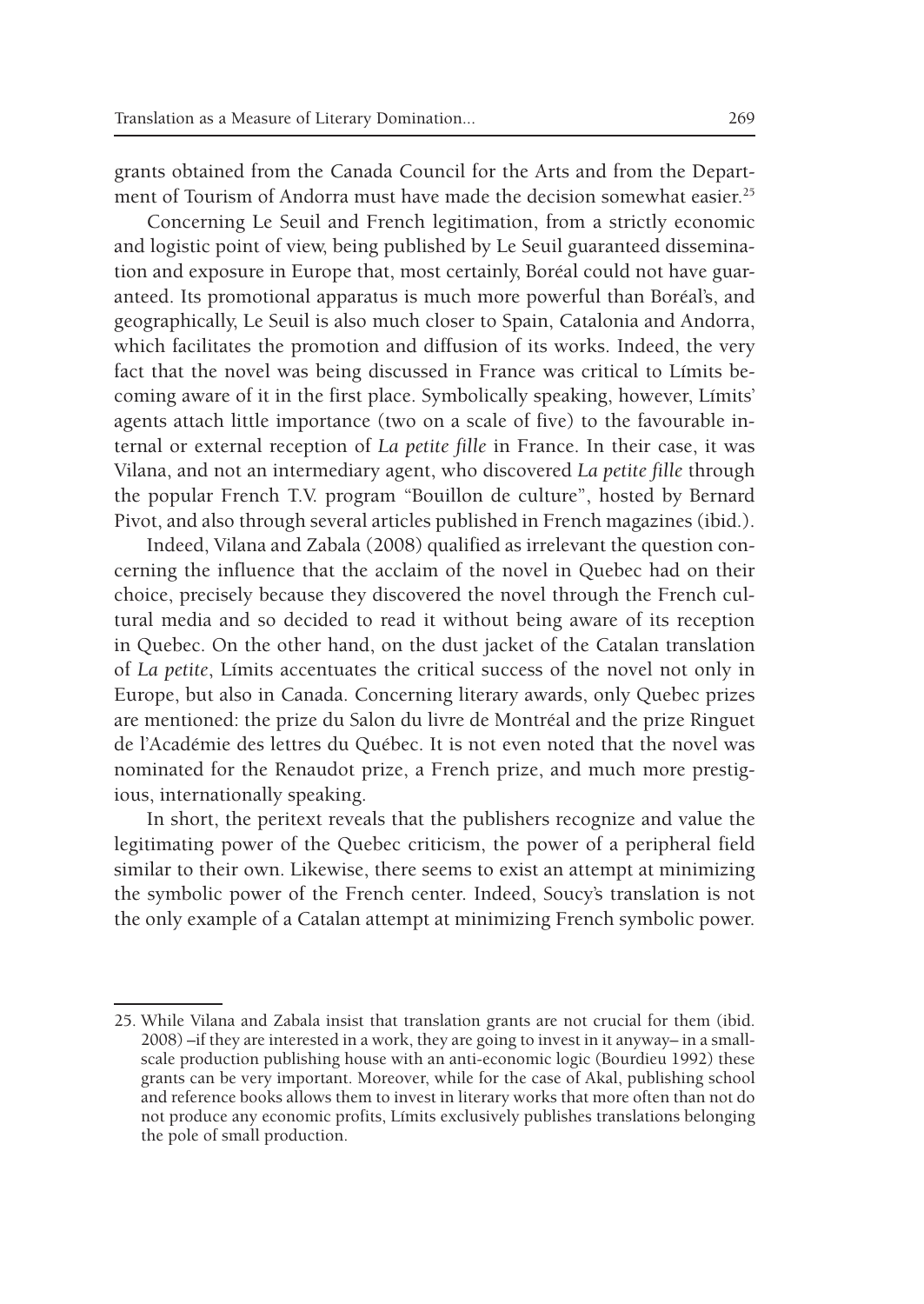Similar strategies are observed in the other Catalan translations of the corpus under study.

### *3.3. Neither symbolic nor economic: zero domination*

For the Quebec works that had been translated into Catalan or Spanish without being previously published, republished or legitimated in some way in France, the general trend that can be found is that they end up in the hands of very small publishers, often from the peripheries. As a result, their distribution is usually very limited. This is the case, for instance, of *El libro de Emma* by Marie-Célie Agnant published by Txalaparta, a Basque independent publishing house that produces works in Spanish and Basque, or *Del cap tempesta al cap de joia* by Jean-Paul Filion, published by Pagès, a Catalan publishing house that prints exclusively in Catalan and whose series are run mainly by academics.

 Another case in which symbolic and economic domination is absent, and one which will retain my attention in this section, is that of children's literature (see appendix for an overview of this sub-corpus of translations). Except for the translation of illustrated albums by Cécile Gagnon and Paul Brière, the rest of this sub-corpus, 33 translations in total, do not have anything to do with France: they have not been published, republished or legitimated by the agents of the French sub-field<sup>26</sup> of children's literature.

Moreover, for these authors (unlike the writers of adult fiction), there is no price to pay for ignoring the authority of the center: most translations appeared in publishing houses that hold a central position in the Spanish and Catalan subfield of children's literature (e.g. Edelvives, La Galera, Edebé, Everest, Ediciones B., etc.). As such, the difference between these translations and the adult fiction cases mentioned above has to be found in the specific

<sup>26.</sup> According to Boisclair (2004), inspired by Bourdieu's sociology of fields, a subfield is "[…] a field initiated by a specific commitment that installs the instances needed to drive the production, circulation, distribution, legitimization and recognition of the authors and works that help form the subfield without undermining the general field's domination. Subfields use apparatuses from the general field, but install, as needed, apparatuses that could benefit their relative autonomy" (20-21). My translation of "[…] un champ initié par un engagement spécifique qui met en place les instances nécessaires afin d'assurer la production, la circulation, la diffusion, la légitimation et la consécration des auteurs et des œuvres qui participent à sa formation, mais sans attenter à la domination du champ élargi. Le sous-champ recourt aux appareils du champ élargi, mais installe, au besoin, les appareils qui pourraient être bénéfiques à son autonomie relative" (20-21).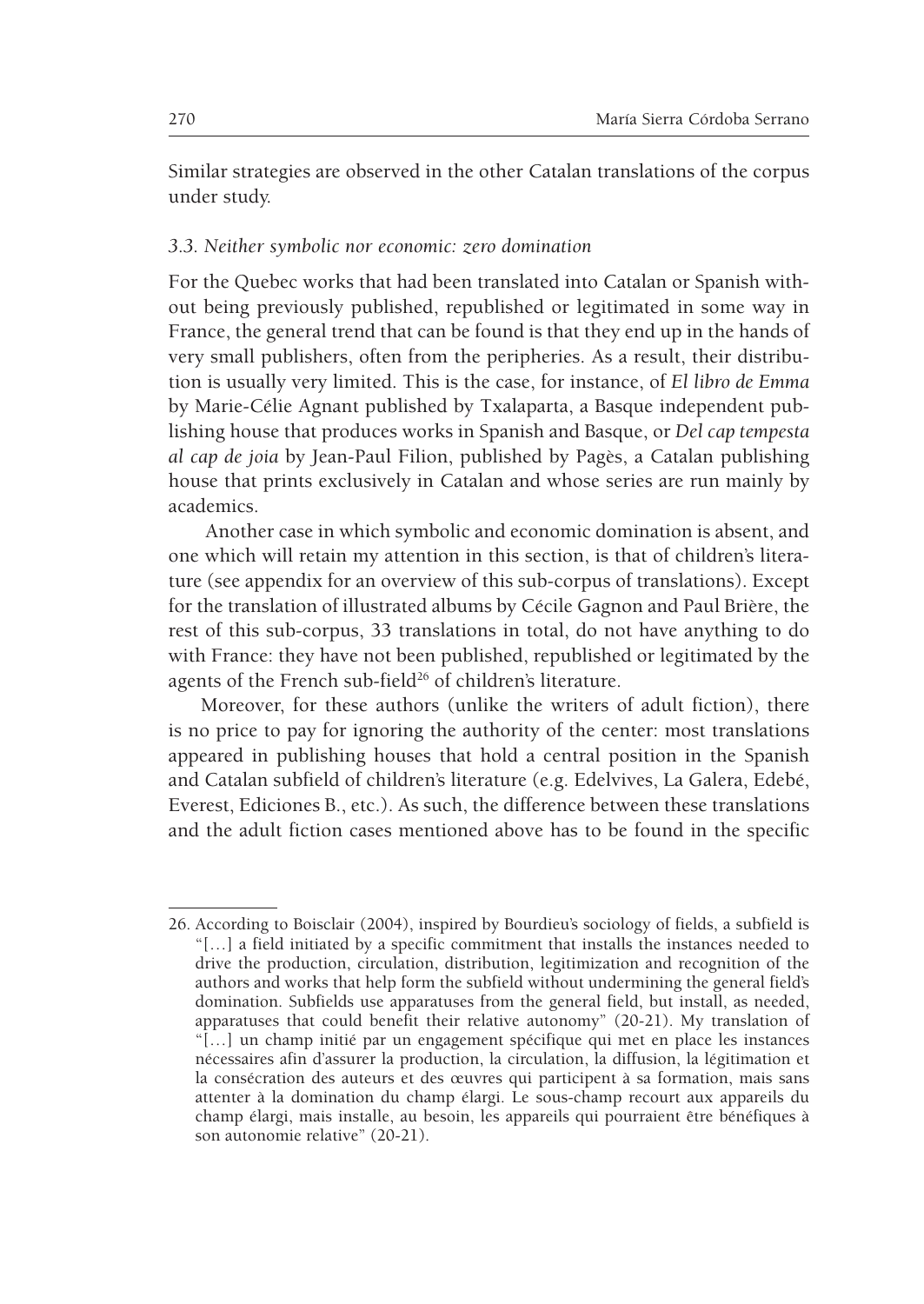sub-field to which these works belong, and the dominant position of this Quebec sub-field within the international (sub)field of children's literature.

Quebec children's literature has existed since the 1970's, but since the 1980's could be said to have become a sub-field on its own, i.e. it has its specific stakes, stakeholders, prizes, magazines and "classics". Furthermore, according to Le Brun (1960: 60), if statistics concerning book sales and borrowings can be believed, Quebec's children literature is the most widely read type of literature in Quebec.

In 1993, the favourable evolvement of this sector was emphasized in the review *Lurelu*: "Ten years ago, only the bold were getting into children's literature. Today it's a viable market, a very viable one, it's almost a necessity. Why? Booksellers will tell you: young Quebecers are reading Quebec novels, unlike their elders" (Thibault, quoted by Sernine 1993: 4, my translation).

In addition to individual efforts to create children's literature reviews (i.e. the creation of *Lurelu*, "vouée exclusivement à la promotion de la littérature québécoise pour la jeunesse"), and prizes, the institutional support coming from the Quebec provincial government and the Canadian federal government was not insignificant (see Madore 1998). This institutional support is, as for adult literature, linked with the "national question". If the national affirmations from the 1960's entailed the formation of a Quebec national literary field, the same logic applied to books for children, a sector that until the 1970's had been bombarded with books coming from Europe, especially from France.

In 1978, in her recommendations to the Socio-Economic Conference on Quebec Cultural Industries, Cécile Gagnon, president of Communication-Jeunesse at the time, highlighted the fact that "[i]t's in books from *here* that children learn about *our* reality" (quoted by Madore 1994: 34, my translation, italics are mine). Several journalistic articles also insisted on the fact that "children need to know –provided that it exists– their national literature in order to be able to identify themselves with their people" (ibid.: 30, my translation).

At the end of the 1980's, once the sub-field in question was solidly built at a domestic level (indeed, the number and diversity of titles was such that some publishers feared a saturation of the domestic market), it was time to move a step ahead and internationalize this production. In 1987, La courte échelle, a Quebec publishing house exclusively devoted to children's literature, was the first to make its way in the international market. By 2004, its titles had been translated into 18 languages and 300 over its 500 titles had been translated in seven or eight languages (Proulx 2004: 81). Other publishers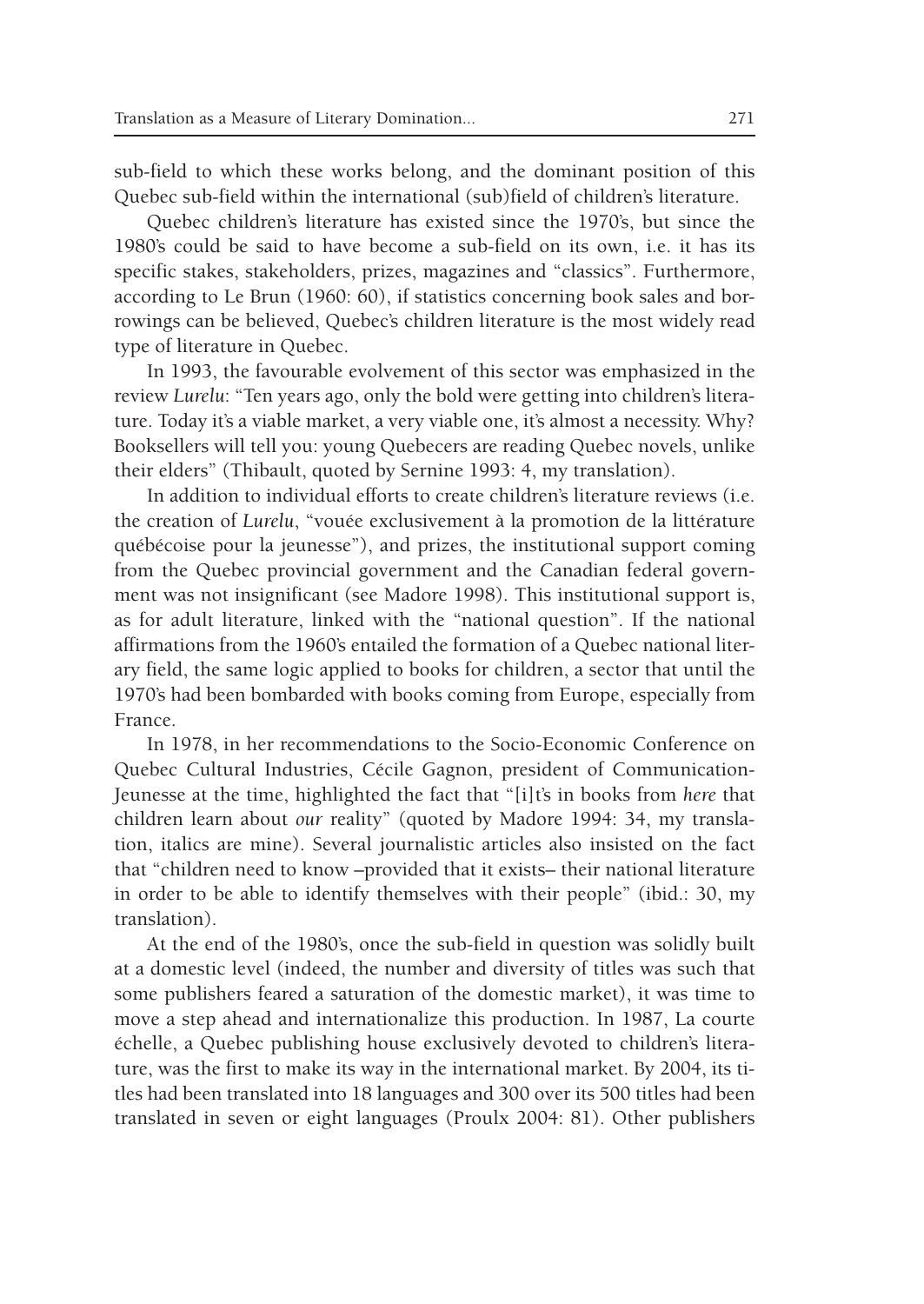would follow, such as Québec/Amérique, Dominique et Compagnie, Héritage, Boréal, Pierre Tisseyre, etc. Many of these would see their works translated in more than 10 languages.

The signs of the central position occupied by Quebec children's literature within the international subfield of international children's literature are many: the considerable translation flows of Quebec children's publishers into English, Spanish, Italian, German, Japanese, Arabic, Chinese, Korean, but also into languages such as Catalan, Basque, Serbian, etc.; the fact that certain Quebec authors have made it to the honour list of the International Board on Books for Young People; and that certain Quebec collections such us *Caillou* have become international best-sellers and the sensation of book fairs, selling not only comics but also cartoons, games, etc.The importance of children's literature in the Quebec publishing sector was especially apparent in the Guadalajara book fair (2003) and in Liber (2008), where Quebec was the guest of honour. Stands devoted to children's literature were numerous and occupied a central and visible spatial position in these fairs. In fact, children's publishing is one of the most important cultural industries in Canada: in Quebec, in particular, the number of titles in the children's literature section has gone from 471 in 1996 to 813 in 2005, in comparison with the rest of the publishing sector, whose increase for the same period amounted to an average of 29% (Laforce 2007).

 As I have mentioned above, for this sub-corpus of translations, France did not act as an intermediary center, economically or symbolically. Some of the authors in this sub-corpus (for instance, Raymond Plante, Michèle Marineau, Sylvain Trudel, Robert Soulières, to cite a few) were published in France, but this would happen only after the publication of several international translations, and not the reverse. Consequently, being published in France could be considered as a confirmation of the international legitimation of the author, but not a requirement for such a legitimation.

On this topic, for our purposes here (Quebec translated in Spain), it is important to note that the ideological affinities between Quebec and Catalonia, and the consequent formal ties (among them cultural) that have been established between these two "little nations" have certainly played a favourable role in the directness of the transfer.<sup>27</sup> More than half of the publishing houses that have published Quebec children's literature in Spain during the

<sup>27.</sup> For a detailed analysis of how the political affinities between Quebec and Catalonia have influenced their cultural exchanges, see Córdoba Serrano (2007).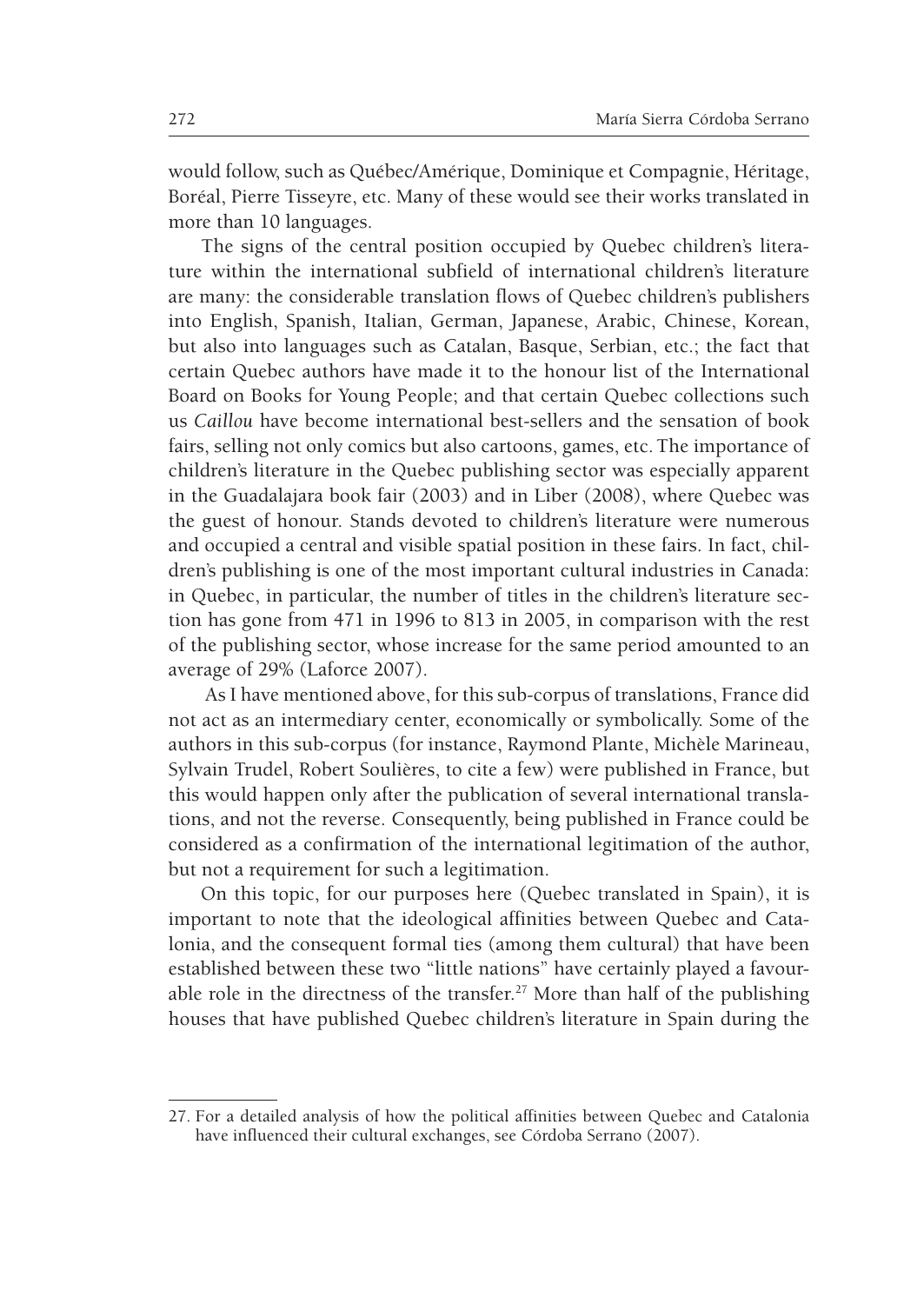period observed were based in Catalonia, and published the same work in Catalan and in Spanish.28

Of course, these same cultural relations existed for the corpus of adult fiction; however they have evidently not sufficed to avoid French domination.

The "abnormal" behaviour of this sub-corpus points to two conclusions: first, that the sub-field of children's literature on the whole (i.e. not only in Quebec) obeys its own mechanisms, and is ordained by its own hierarchies and dominations, which do not necessarily correspond to the ones affecting the general international adult literary field; secondly, that the Quebec children's literature subfield is truly independent. Its agents pride themselves on the degree of development of this sub-field in Quebec nationally, but also internationally, and this study indeed validates that claim.

### **4. Conclusions**

The importance of translation as a powerful weapon through which writers may find a place in the sun in the "world republic of letters" is becoming more and more apparent to literary scholars and to sociologists of culture. What I have tried to show in this article is that translation can also be considered as a methodological tool in the hands of researchers interested in analyzing international literary domination. The study of translation flows, their specific routes of circulation, the different economic or symbolic centers that they detour through, or conversely, the directness of the transfer, allows us not only to better understand the geopolitics of international exchanges, but also to empirically confirm or refute self-legitimating discourses about fields' independence.

"The center, this point from which Franco-French literature was supposed to shine, is no longer the center" claims a recent literary manifesto signed by authors from the Francophonie (*Le Devoir*, 24 March 2007, p. f2, my translation). By using translation to test these claims and similar ones as they relate to Quebec independence, I have shown that indeed the "center is no longer the center" in the case of Quebec children's literature. For the case of adult fiction, however, the analysis shows that French dominance is still at work: passing through France remains central not only for symbolic, but also for logistical and economic reasons. However, we have also seen that this dependence has evolved, and that nowadays the cases of indirect domination are

<sup>28.</sup> For a detailed analysis of the nationalist use of Quebec children's literature in Catalan translation, and in particular those Catalan translations published in La Galera, see Córdoba Serrano (2009).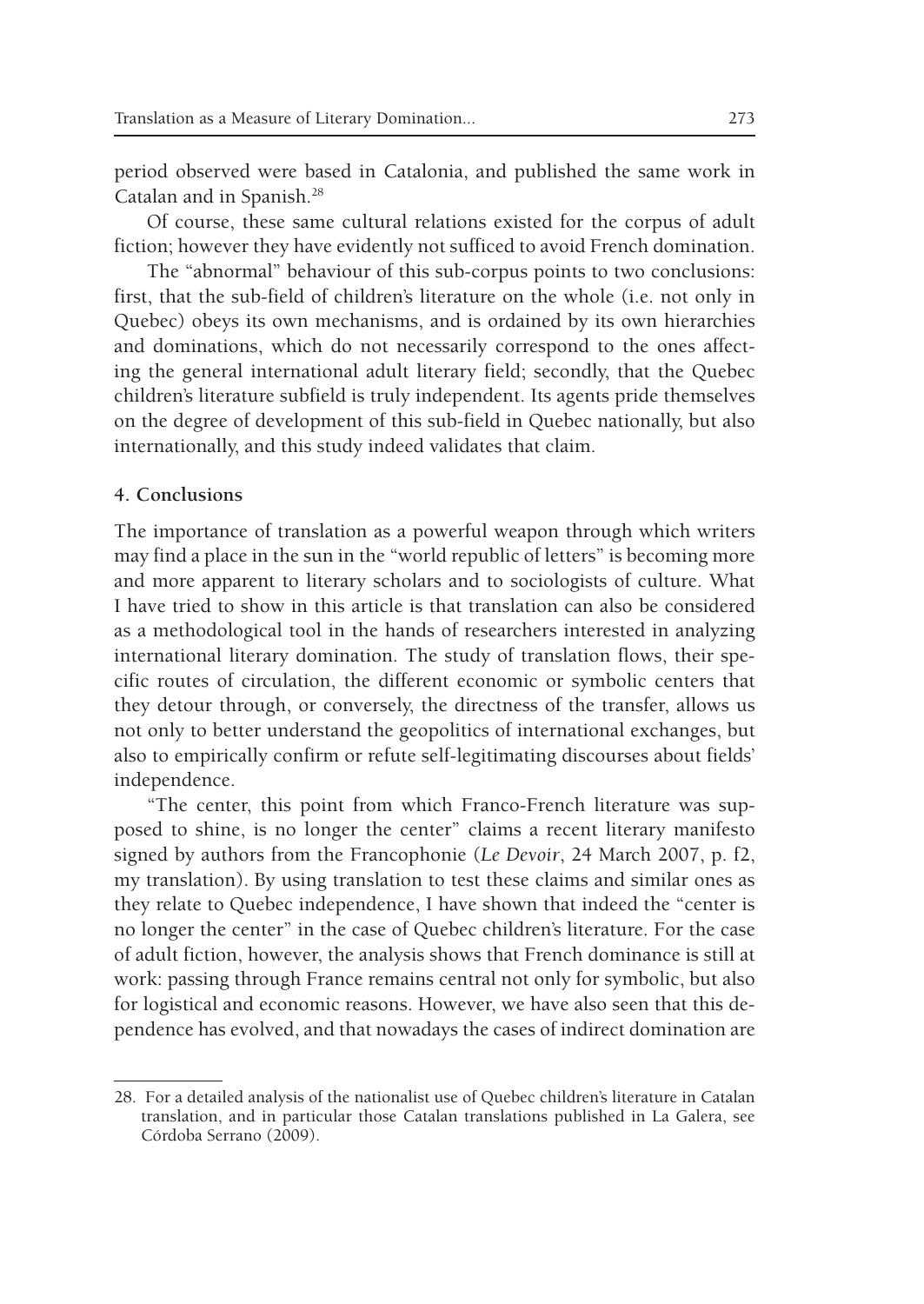much more numerous than those in the direct domination category. Although the shadow of the French still lies over the Quebec field, Quebec publishers do not usually cede their translation rights, and have power of negotiation and decision in this matter.

Given that the decline of the Parisian symbolic center (believed to represent the autonomous pole of the international literary field) is continuously evoked in contemporary discourse, as is the advent of the heteronymous or commercial pole (mainly associated with the American field) (Casanova 1999), can we predict a change of pattern in future translation flows from Quebec to Spain? Would America, and in particular New York, become the new center for this transfer, especially for the case of Quebec best-sellers?

In a very recent article from the Quebec magazine *Le libraire* (2009: 40- 41), different figures (writers, publishers, etc.) claim that after years of disillusionment, France is less and less their destination of choice, and that it is instead *translations* of their works, and in particular English translations, that guarantee their international recognition. For the moment, at least to be translated in Spain, it may appear that moving through France is still the way to go. Nevertheless, immutability is not a characteristic of the international literary field.

### **Bibliography**

- Alsina, Alba. (2001) "'Chapeau' Monsieur Soucy". *Avui*, April 5. *My News Online*. Web.
- "Anne Hébert". http://www.anne-hebert.com/ [last access: June 13, 2009].
- Aron, Paul. (1995) "Sur le concept d'autonomie". *Discours social* 7: 3-4. pp. 63-72.
- Blaise, Françoise. (1991) "La francophonie au Seuil". In: Gauvin, Lise & Jean-Marie Klinkenberg (eds.) *Écrivain cherche lecteur.* Montréal: VLB.
- Boisclair, Isabelle. (2004) *Ouvrir la voie/x. Le processus constitutif d'un sous-champ littéraire féministe au Québec (1960-1990)*. Québec: Nota bene.
- BOURDIEU, Pierre. (1980) "The production of belief: contribution to an economy of symbolic goods". *Media, Culture and Society* 2. pp. 261-293.
- BOURDIEU, Pierre. (1992) Les règles de l'art. Genèse et structure du champ littéraire. Paris: Seuil.
- BOURDIEU, Pierre. (2002) "Les conditions sociales de la circulation internationale des idées". *Actes de la recherche en sciences sociales* 145. pp. 3-8.
- Calvet, Louis Jean. (1999) *Pour une écologie des langues du monde*. Paris: Plon.
- Casanova, Pascale. (1999) *La République mondiale des Lettres*. Paris: Seuil.
- CÓRDOBA SERRANO, María Sierra. (2007) "La fiction québécoise traduite en Espagne: une question de réseaux". *META* 52: 4. pp. 763-793.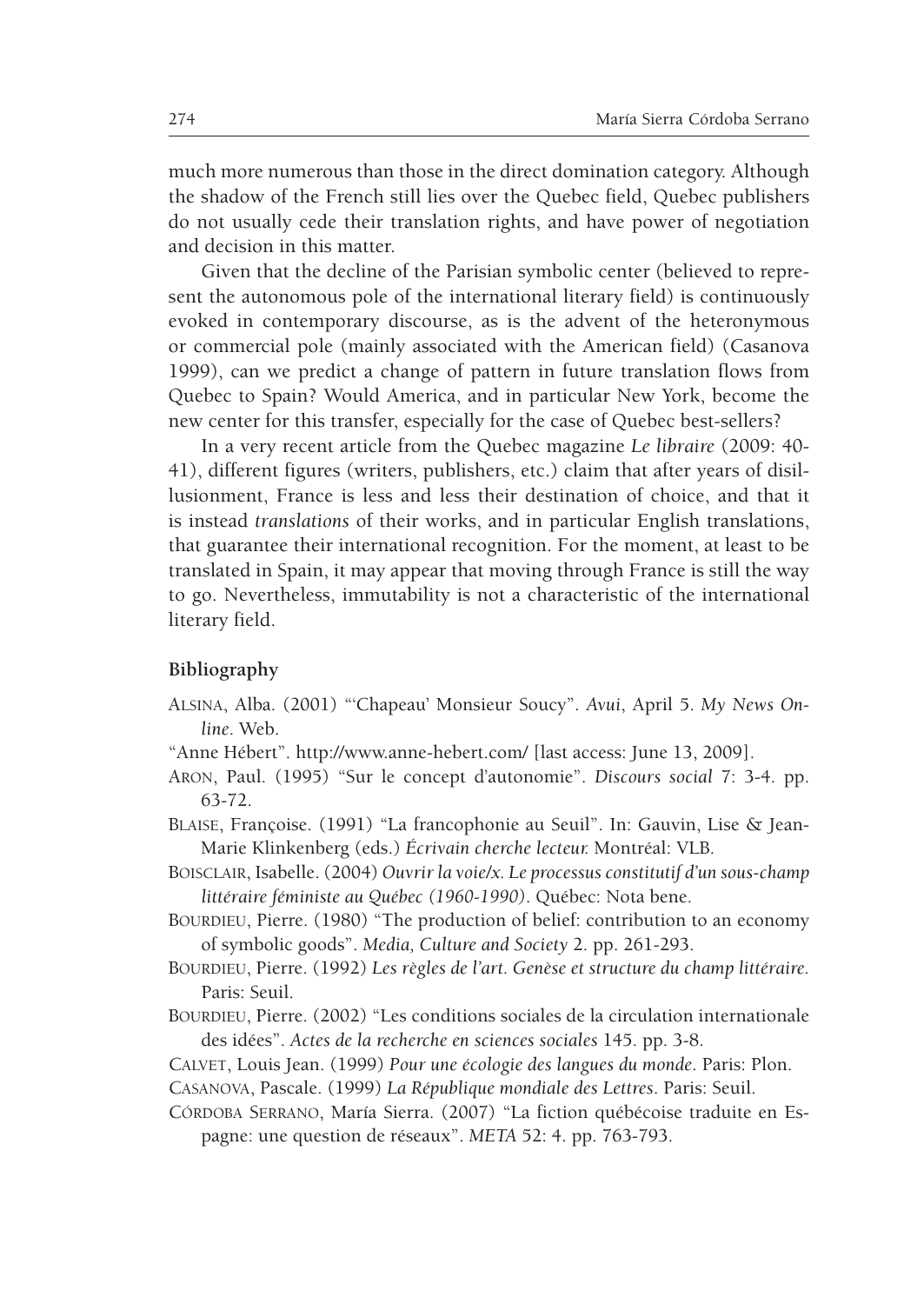- Córdoba Serrano, María Sierra. (2009) *Cartographie socio-traductionnelle des transferts littéraires Québec-Espagne (1975-2004)*. Ottawa: University of Ottawa, unpublished thesis.
- De Sacy, Samuel. (1958) "Préface". *Les Chambres de bois*. Paris: Le Seuil. pp. 9-23.
- De Swaan, Abram. (2001) *Words of the world*: *the global language system.* Cambridge, UK; Malden, MA: Polity.
- Even-Zohar, Itamar. (1990) *Polysystem Studies*. [= *Poetics Today* 11: 1]. Durham: Duke University Press.
- FORTIER, Shirley. (2001) "(Non) inscription du féminin dans la traduction anglaise de *Kamouraska*". In: *Traductions d'Anne Hébert*, collection Les Cahiers Anne Hébert 3. Montréal. Éditions Fides. pp. 63-76.
- Gentzler, Edwin. (1993) *Contemporary Translation Theories*. London; NewYork: Routledge.
- Gerols, Jacqueline. (1984) *Le roman québécois en France*. Québec: Hurtubise HMH.
- Glissant, Edouard. (1996) "L'imaginaire des langues: entretien avec Lise Gauvin". In: *Introduction à une Poétique du divers*. Paris: Gallimard. pp. 111-112.
- Grutman, Rainier. (2006) "Refraction and recognition: literary multilingualism in translation". *Target* 18: 1. pp. 17-47.
- HEILBRON, Johan & Gisèle Sapiro. (2007) "Outline for a sociology of translation: Current issues and future prospects". In: Wolf, Michaela & Alexandra Fukari (eds.) 2007. *Constructing a Sociology of Translation*. Amsterdam/Philadelphia: Benjamins Press. pp. 93-107.
- Hermans, Theo. (1999) *Translation in Systems. Descriptive and Systemic Approaches Explained.* Manchester: St Jerome.
- Héroux, Raymonde. (1980) "Maria Chapdelaine, best-seller *made in France*". In: Deschamps, Nicole; Raymonde Héroux & Normand Villeneuve (eds.). *Le Mythe de Maria Chapdelaine*. Montréal: Presses de l'Université de Montréal. pp. 67-158.
- Inghilleri, Moira. (2005) "The Sociology of Bourdieu and the Construction of the 'Object' in Translation and Interpreting Studies". *The Translator* 11: 2. pp. 125-145.
- Laforce, Mireille. (2007) "L'édition québécoise pour la jeunesse 1956-2004: une production florissante". *À rayons ouverts* 71. Full-text version at: <http:// www.banq.qc.ca/portal/dt/a\_propos\_banq/editions\_banq/a\_rayons\_ouverts/ aro\_71/aro\_71\_dossier2.jsp?bnq\_resolution=mode\_1024**>** [last access: June 3, 2009].
- Le Brun, Claire. (1998) "Le roman pour la jeunesse au Québec. Sa place dans le champ littéraire". *Globe. Revue internationale d'études québécoises* 1: 2. pp. 45-62.
- Madore, Édith. (1994) *La littérature pour la jeunesse au Québec*. Montréal: Boréal.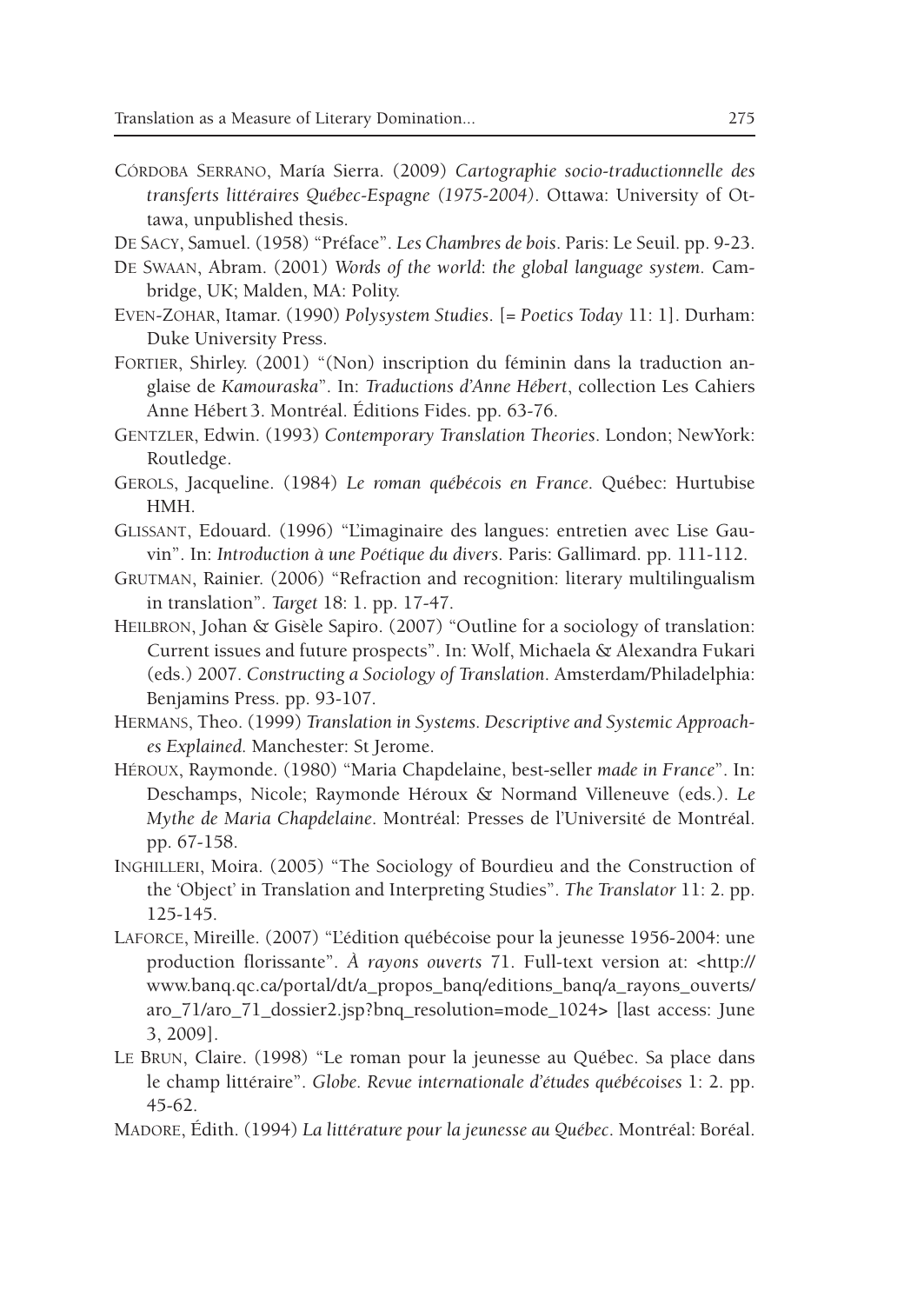- Madore, Édith. (1998) "Statistiques du livre québécois pour la jeunesse et programmes gouvernementaux d'aide à l'édition (1991-1998)". *Canadian Children's Literature* 91/92. pp. 115-130.
- Meudal, Gérald. (1999) "Y'a pas qu'l'hiver à Montréal". *Le Monde*, March 19. On-line.
- Merino, J.C. (2001) "Soucy explora el lenguaje de la infancia en 'La niña que amaba las cerillas'". *La Vanguardia*, April 19. *My News On-line*. Web.
- Pépin, Elsa. (April-May 2009) "De l'Hexagone au monde entier, une conquête du livre québécois". *Le libraire* 52. pp. 34-42.
- "Pour une littérature monde en français". *Le Devoir*, March 24, 2007, p. f2.
- Proulx, Marie-Hélène. (2004) "Lorsque le livre part en voyage". *Lurelu* 27: 2. pp. 81-84.
- Sapiro, Gisèle. (2008) "Translation and the field of publishing". *Translation Studies* 1:2. pp. 154-166.
- Sarkar, Pauline. (2001) "Traduire Anne Hébert". In: Lahaie, Christiane & Patricia Godbout (eds.) 2001. *Traductions d'Anne Hébert*. Collection Les Cahiers Anne Hébert 3. Sherbrooke, Que.: Centre Anne Hébert, Université de Sherbrooke; Ville Saint-Laurent, Distribution Fides. pp. 5-14.

Sernine, Daniel. (1993) "Présentation". *Lurelu* 16: 1. pp. 1-8.

- Serry, Hervé. (2002) "Constituer un catalogue littéraire : la place des traductions dans l'histoire des Éditions du Seuil". *Actes de la recherche en sciences sociales* 144. pp.70-80.
- Serry, Hervé. (2007) "Des transferts littéraires sous contraintes: identité nationale et marché de l'édition francophone: Le cas du Québec". In: Jurt, Joseph (ed.) 2007. *Champ littéraire et nation*. Freiburg: Frankreich-Zentrum. pp. 171-185.
- Thério, M. Adrien. (1992) "Littérature québécoise: l'effervescence des années soixante-dix". *Cahiers de l'Association internationale des études françaises* 44: 44. pp. 53-66
- Toury, Gideon. (1999) "A Handful of Paragraphs on 'Translation' and 'Norms'". In: Schäffner, Christina (ed.) 1999. *Translation and Norms*. Cleventon; Philadelphia; Toronto; Sydney; Johannesburg: Multilingual Matters. pp. 9-31.

#### **Interviews**

Interview with Jesús Espino, Madrid, January 14, 2008 Electronic interview with Maria Àngels Vilana and David Zabala, April 4, 2008.

### **E-mails**

E-mail with Silvia Duso, commercial department of Plaza & Janés, May 18, 2007.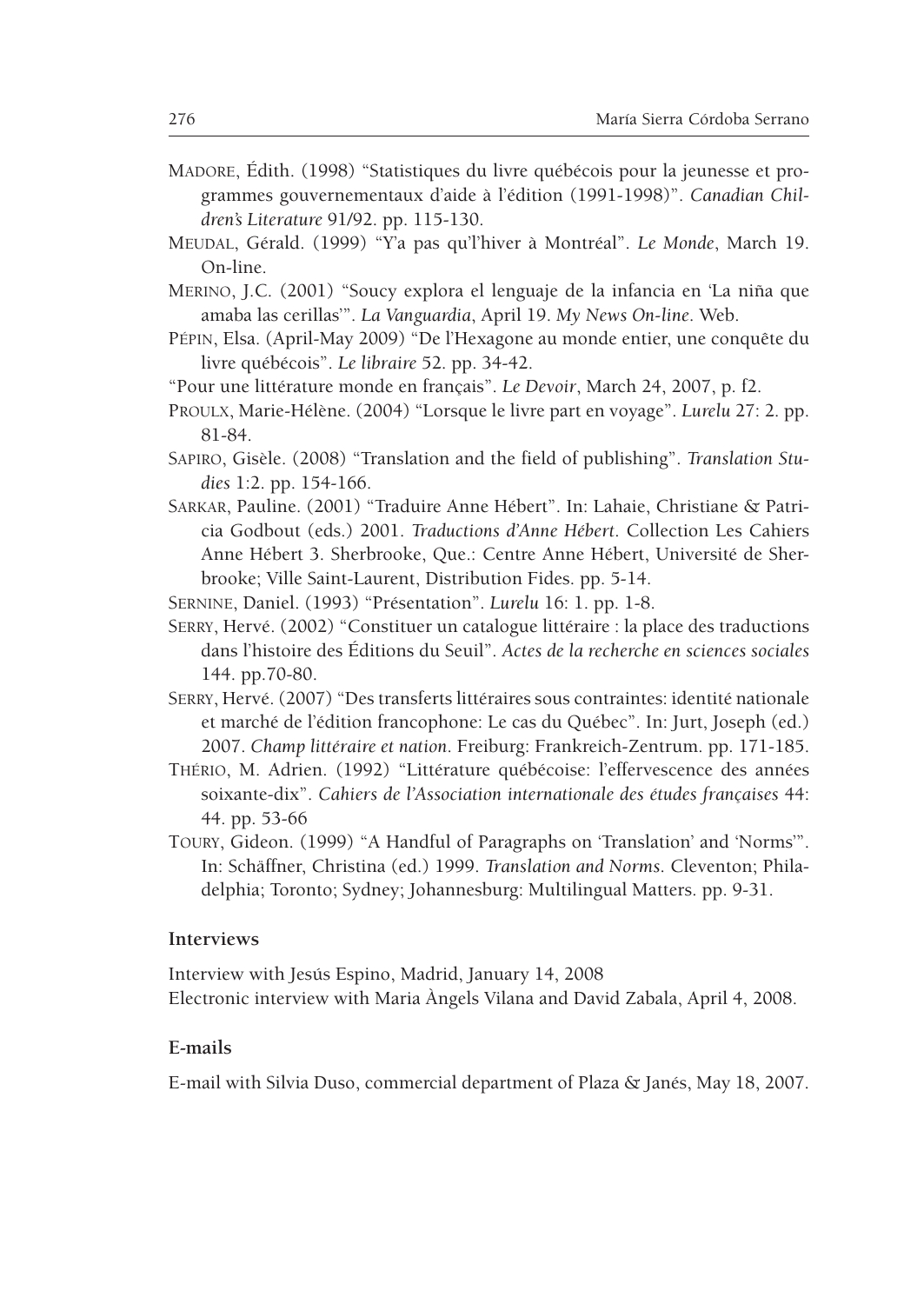## **Appendix 1**

Legend :  $*$  = Catalan translations  $CL = Children's literature$ 

**Agnant**, Marie-Célie. *El libro de Emma*. Tafalla: Txalaparta, 2003 (Traduction en espagnol de José Antonio Jimeno. Original français: *Le livre d'Emma*, Montréal: Les éditions du remue-Ménage, 2001).

**Arcant**, Nelly. *Puta*. Barcelona: Seix-Barral, 2002. Réédité chez Planeta en 2005 (Traduction en espagnol de Guadalupe Ramírez. Original français: *Putain*. Paris: Seuil, 2001).

\***Arcant**, Nelly. *Puta*. Barcelona: Columna, 2002 (Traduction en catalan de Pau Joan Hernàndez. Original français: *Putain*. Paris: Seuil, 2001).

**beauchemin**, Yves. *Gatuperios*. Madrid: Alianza, 1989 (Traduction en espagnol de María Teresa Gallego Urrutia et de María Isabel Reverte Cejudo. Original français: *Le Matou.*  Montréal: Éditions Québec/Amérique, 1981).

**brière**, Paule. *Leoncito tiene dos casas.* Madrid: Edelvives, 2003 (Traduction en espagnol de P. Rozarena. Original français: *P'tit lion a deux maisons*. Paris: Père Castor Flammarion, 2000). **CL**

**brossard**, Nicole. *Barroco al alba.* Barcelona: Seix-Barral, 1998. (Traduction en espagnol de Pilar Giralt Gorina. Original français: *Baroque d'aube.* Montréal: L'Hexagone,1995).

**Brûlé**, Michel. *El niño que quería dormir*. Barcelona: Obelisco, 2004 (Traduction en espagnol de Javier Aguirre. Original français: *L'enfant qui voulait dormir.* Montréal: Les Intouchables, 2004). **CL**

**Chen**, Ying. *La ingratitud.* Barcelona: Emecé, 1998. (Traduction en espagnol de María Luz García de la Hoz. Original français: *L'ingratitude.* Montréal: Leméac, 1995).

**Côté**, Denis. *El parque de los sortilegios.* Zaragoza: Edelvives, 2000. (Traduction en espagnol de Susana Vázquez Jiménez. Original français: *Le parc aux sortilèges.* Montréal: La Courte échelle, 1994). **CL**

**Côté**, Denis. *Rehenes del terror.* Zaragoza: Edelvives, 2001. (Traduction en espagnol de Susana Vázquez Jiménez. Original français: *Les otages de la terreur.* Montréal: La courte échelle, 1998). **CL**

**Courtemanche**, Gil. *Un domingo en la piscina en Kigali.* Barcelona: Emecé, 2003. (Traduction en espagnol de María José Furió. Original français: *Un dimanche à la piscine à Kigali.* Montréal: Boréal, 2000).

\***Courtemanche**, Gil. *Un diumenge a la piscina a Kigali.* Barcelona: La Magrana, 2003. (Traduction en catalan de Anna Casassas. Original français: *Un dimanche à la piscine à Kigali.* Montréal: Boréal*,* 2000).

**Davidts**, Jean-Pierre. *Reencuentro con "El Principito".* Barcelona: Ediciones B, 1999. (Traduction en espagnol de Teresa Clavel. Original français: *Le petit prince retrouvé.*  Montréal: Les Intouchables, 1997). **CL**

**Demers**, Dominique. *El viejo Tomás y la pequeña hada.* Barcelona: Juventud, 2003. (Traduction en espagnol d'Élodie Bourgeois. Original français: *Vieux Thomas et la petite fée.* Saint-Lambert: Dominique et cie, 2000). **CL**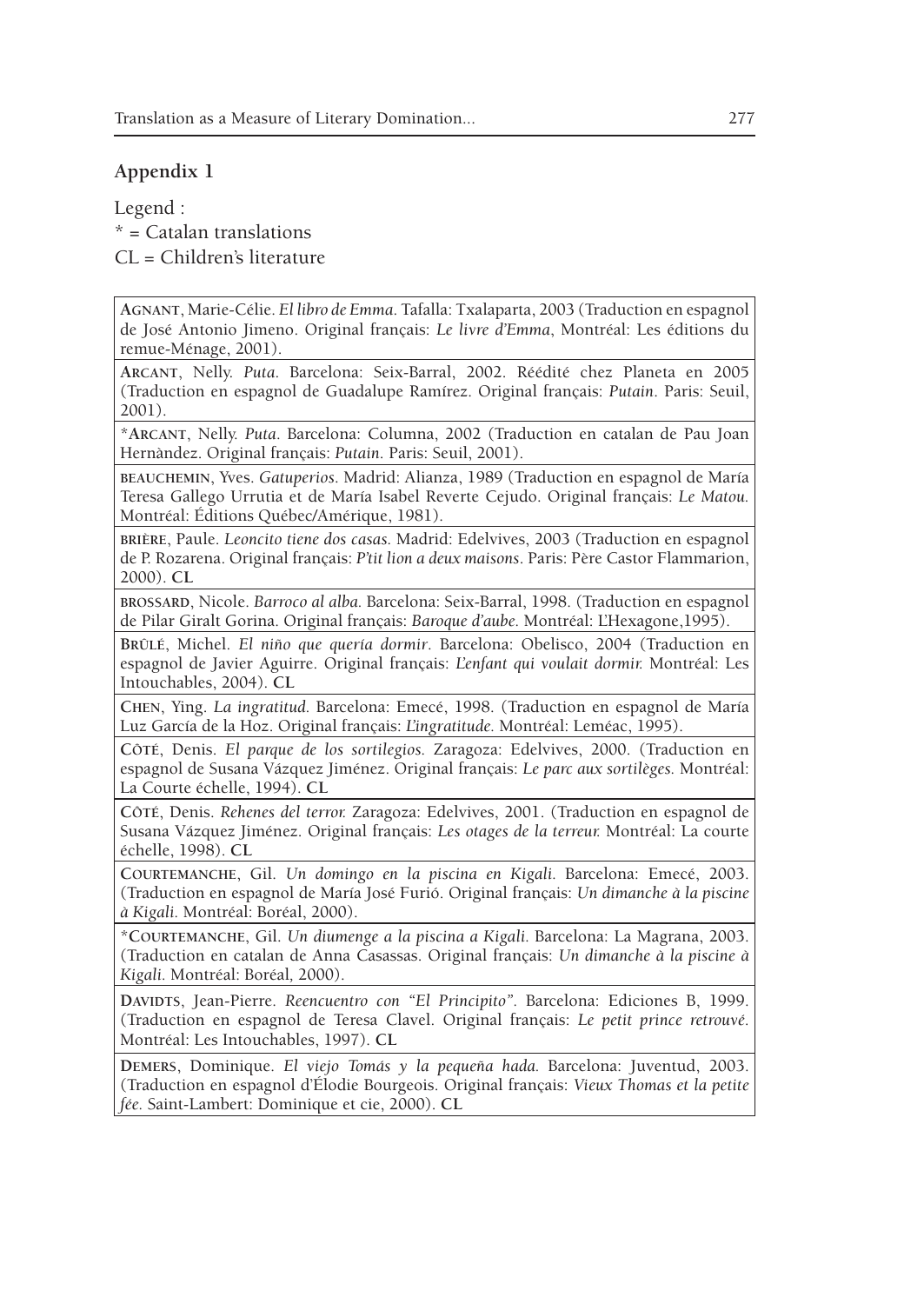\***Demers**, Dominique. *El vell Tomàs i la petita fada.* Barcelona: Juventud, 2003. (Traduction en catalan de Teresa Farrán. Original français: *Vieux Thomas et la petite fée.* Saint-Lambert: Dominique et cie, 2000). **CL**

**Duchesne**, Christiane. *La verdadera historia del perro de Clara Vic.* Barcelona: Edebé, 1992. (Traduction en espagnol d'Amada Perelló. Original français: *La vraie histoire du chien de Clara Vic.* Montréal: Éditions Québec/Amérique, 1990). **CL**

**Duchesne**, Christiane. *Víctor.* Barcelona: Edebé, 1993. (Traduction en espagnol de Dominique Delandre. Original français: *Victor.* Éditions Québec/Amérique, 1992). **CL**

\***Filion**, Jean-Paul. *Del cap tempesta al cap de Joia.* Lleida: Pagès Editors, 1993. (Traduction en catalan de Lídia Anoll Vendrell. Original français: *Cap Tourmente.* Montreal: Leméac, 1980).

**Fisher**, Mark. *El regalo del millonario: un cuento sobre el trabajo y el amor.* Barcelona: Gedisa, 2002. (Traduction en espagnol de Rosa Solà Maset. Original français: *Le cadeau du millionnaire: un conte sur le travail et l'amour.* Montréal: Éditions Québec/Amérique, 1998).

**Fisher**, Mark. *El testamento del millonario: un relato sobre el arte de triunfar y ser feliz.* Barcelona: Gedisa, 2003. (Traduction en espagnol de Jose Luis Sánchez. Original français: *Le testament du Millionnaire: sur l'art de réussir et d'être heureux*. Saint-Hubert: Éditions un Monde différent, 2002).

**Folch-Ribas**, Jacques. *Una aurora boreal.* Madrid: Selections de Reader's Digest. Biblioteca de Selecciones, 1978. (Traduction en espagnol d'Ana Cela. Original français: *Une aurore boréale.* Paris: Laffon, 1974).

**Folch-Ribas**, Jacques. *Fuera perros.* Barcelona: Laia. Collect. Los Extraordinarios, 1987. Réédité dans Laia. Collect. Alfa 7, 1988. (Traduction en espagnol de Jordi Marfà. Original français: *Dehors les chiens.* Paris: Acropole, 1986).

**Gagnon**, Cécile. *Un barril en el mar*. Madrid: SM&B, 1991. Réédité à Barcelona: Bayard, 2001. (Traduction en espagnol de Luis Prensa et illustrations de Catherine Munière. Original français: *Une lettre dans la tempête.* Paris: Centurion, 1989). **CL**

**Gagnon**, Cécile. *El arco iris*. Barcelona: Milán, 1991. (Traduction en espagnol: *L'arc-enciel.* Toulouse: Milan, 1991). **CL**

**Gagnon**, Cécile. *El disfraz.* Barcelona: Milán, 1991. (Traduction en espagnol. Original français: *Le déguisement*. Toulouse: Milan, 1991). **CL**

**Gagnon**, Cécile. *La pelea.* Barcelona: Milán, 1991. (Traduction en espagnol. Original français: *La dispute.* Toulouse: Milan, 1991). **CL**

**Gagnon**, Cécile. *El para-viento.* Barcelona: Milán, 1991. (Traduction en espagnol. Original français: *Le paravent.* Toulouse: Milan, 1991). LJ

**Gagnon**, Cécile. *Demasiado ruido*. Barcelona: Milán, 1991. (Traduction en espagnol. Original français: *Trop de bruit.* Toulouse: Milan, 1991). **CL**

**Gagnon**, Cécile. *La pista de patinaje.* Barcelona: Milán, 1991. (Traduction en espagnol. Original français: *La patinoire.* Toulouse: Milan, 1991). **CL**

\***Gagnon**, Cécile. *L'arc de Sant Martí.* Barcelona: Milán, 1991. (Traduction en catalan. Original français: *L'arc-en-ciel*. Toulouse: Milan, 1991). **CL**

\***Gagnon**, Cécile. *El paravent*. Barcelona: Milán, 1991. (Traduction en catalan. Original français: *Le paravent.* Toulouse: Milan, 1991). **CL**

\***Gagnon**, Cécile. *La disfressa.* Barcelona: Milán, 1991. (Traduction en catalan. Original français: *Le déguisement.* Toulouse: Milan, 1991). **CL**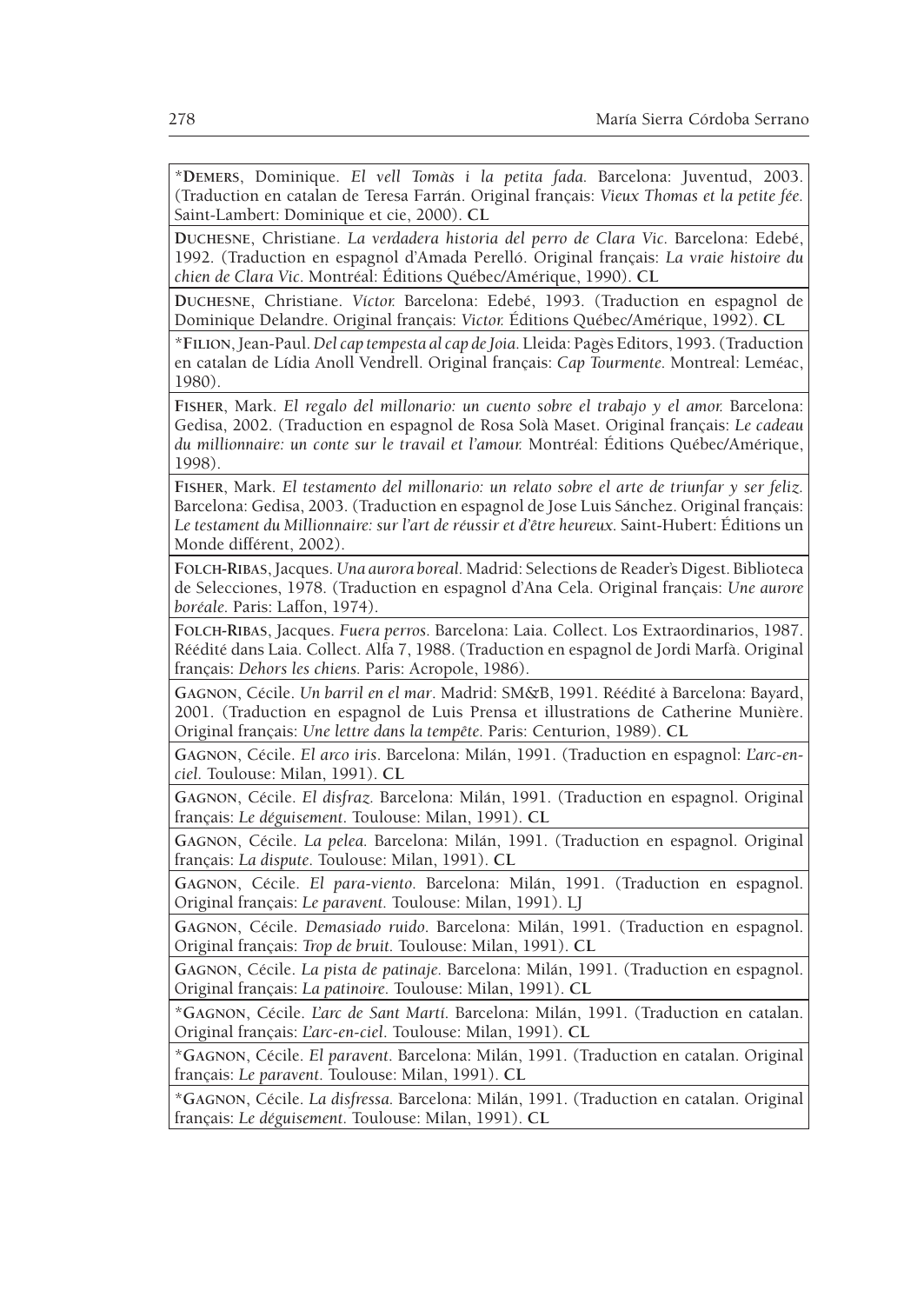\***Gagnon**, Cécile. *La baralla.* Barcelona: Milán, 1991. (Traduction en catalan. Original français: *La dispute.* Toulouse: Milan, 1991). **CL**

\***Gagnon**, Cécile. *Massa soroll.* Barcelona: Milán, 1991. (Traduction en catalan. Original français: *Trop de bruit.* Toulouse: Milan, 1991). **CL**

\***Gagnon**, Cécile. *La pista de patinatge.* Barcelona: Milán, 1991. (Traduction en catalan. Original français: *La patinoire.* Toulouse: Milan, 1991). **CL**

**Gagnon**, Madeleine. *Las mujeres dan la vida, los hombres la quitan.* Barcelona: Crítica, 2001. (Traduction en espagnol de Silvia Furió. Original français: *Les femmes et la guerre.*  Montréal: VLB, 2000).

**Gauthier**, Gilles. *El gran problema del pequeño Marcos*. Zaragoza: Edelvives, 2002. (Traduction en espagnol de P. Rozarena et illustrations de Pierre-André Derome. Original français: *Le gros problème du petit Marcus.* Montréal: La courte échelle, 1992). **CL**

**Hacikyan**, Agop J. et Jean-Yves Soucy. *Un verano sin alba.* Barcelona: Emecé, 1997. (Traduction en espagnol de Amanda Forns. Original français: *Un été sans aube.* Montréal: Libre expression, 1991).

**Harvey**, André. *El último perdón.* Barcelona: Luciérnaga, 2001 (Traduction en espagnol de Blanca Ávalos. Original français: *L'ultime pardon*. Boucherville: Éditions de Mortagne, 1993).

**Hebert**, Anne. *Kamuraska.* Barcelona: Edición de Plaza & Janés, 1972. Réédité en 1977 chez Plaza & Janés et chez G.P. (Traduction en espagnol de J. María Martinez Monasterio. Original français: *Kamouraska*. Paris: Édition du Seuil, 1970).

\***Hébert**, Anne. *Les cambres de fusta.* Lleida: Pagès editors, 2001 (Traduction en catalan de Lídia Anoll. Original français: *Les chambres de bois.* Paris: Édition du Seuil, 1958).

**Hébert**, Bruno. ¡*Yo no fui, lo juro!* Barcelona: Andrés Bello, 2000 (Traduction en espagnol de Pierre Jacomet. Original français: *C'est pas moi, je le jure.* Montréal: Boréal, 1998).

**Hémon**, Louis. *María Chapdelaine.* Madrid: Rivadeneyra, cop. 1923. Réédité chez Rivadeneyra en 1929; chez Nausica en 1942 et en 1945; chez José Janés Editor en 1950; chez Ariel, 1952; chez Plaza & Janés en 1975. (Traduction en espagnol de A. Hernández Catá. Original français: *Maria Chapdelaine.* Paris: Les Temps/J.A. Lefebvre, 1914).

\***Hémon**, Louis. *Maria Chapdelaine*. Barcelona: Llibreria Catalònia, 1925. Réédité en 1952 chez Selecta; en 1984 et 1986 chez Proa. (Traduction en catalan de Tomàs Garcés. Original français: *Maria Chapdelaine.* Paris: Les Temps/J.A. Lefebvre, 1914).

**Laferrière**, Dany. *Cómo hacer el amor con un negro sin cansarse.* Barcelona: Destino, 1997. (Traduction en espagnol de Lluís Maria Todó Vila. Original français: *Comment faire l'amour avec un nègre sans se fatiguer.* Montréal: VLB, 1995).

**Laferrière**, Dany. *¿Esa granada en la mano del joven negro es un arma o una fruta?* Barcelona: Ed. Cobre, 2004 (Traduction de l'espagnol de Manuel Serrat Crespo. Original français: *Cette grenade dans la main du jeune nègre est-elle une arme ou un fruit?* Montréal: VLB, 2002).

**Lemieux**, Jean. *Los conquistadores del infinito.* Madrid: Edelvives, 2003 (Traduction en espagnol de Elena del Amo. Original français: *Les conquérants de l'infini*. Montréal: La courte échelle, 2001). **CL**

**Lemieux**, Jean. *Por tu bien.* Madrid: Edelvives, 2004 (Traduction en espagnol de Elena del Amo. Original français: *Le bonheur est une tempête avec un chien.* Montréal: La courte échelle, 2002). **CL**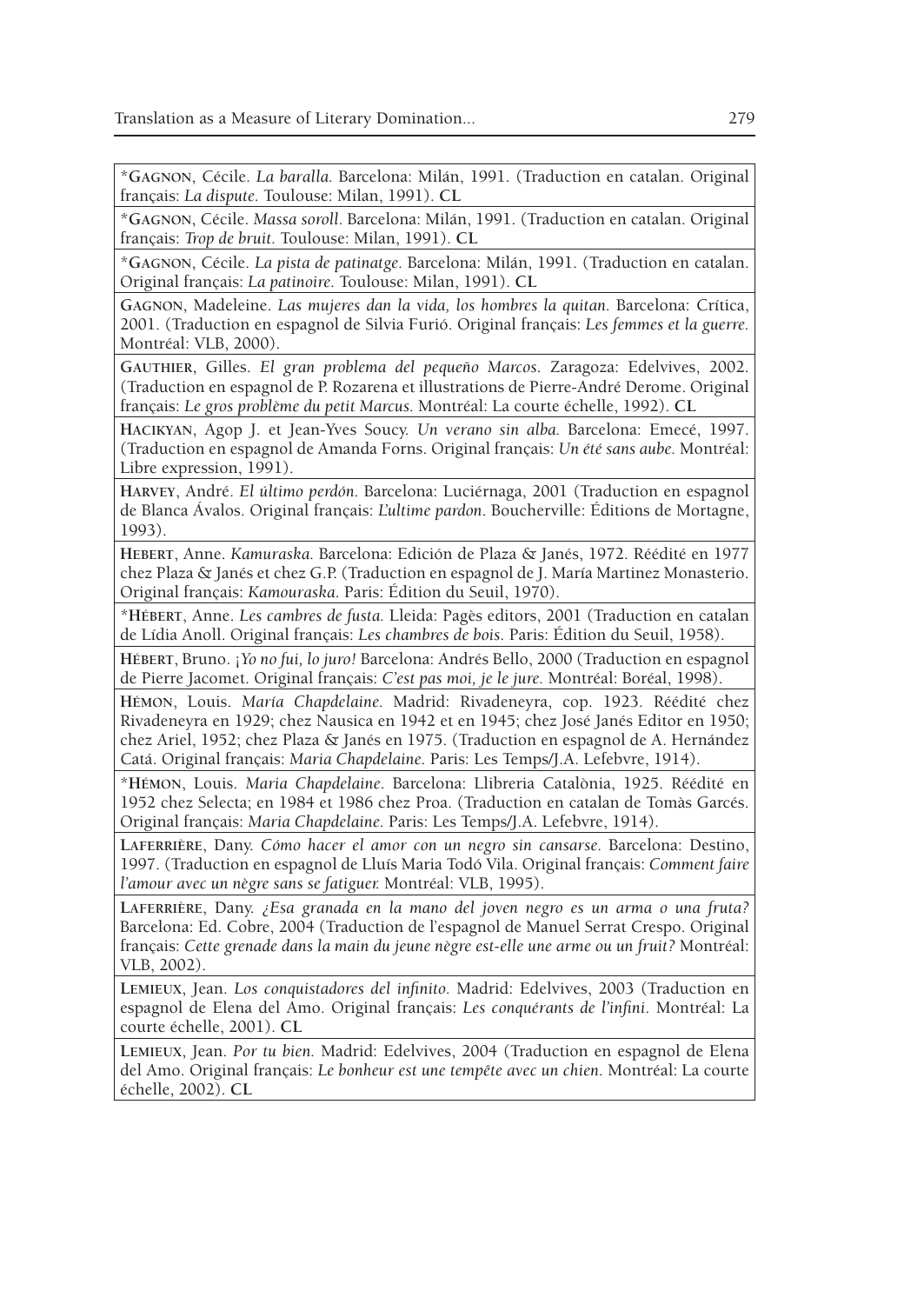**Marcotte**, Gilles. *Una misión difícil.* Barcelona: Andrés Bello, 1998. (Traduction en espagnol de Alejandro Madrid-Zan. Original français: *Une mission difficile.* Montréal: Boréal, 1997).

\***Marineau**, Michèle. *Cassiopea o l'estiu polonès*. Barcelona: La Galera, 1990. Réédité chez Columna en 1993. (Traduction en catalan de Álvar Valls. Original français: *Cassiopée ou l'été polonais.* Montréal: Éditions Québec/Amérique, 1988). **CL**

**Marineau**, Michèle. *Casiopea o el verano polaco.* Barcelona: La Galera, 1990. (Traduction en espagnol de Angelina Gatell. Original français: *Cassiopée ou l'été polonais*. Montréal: Éditions Québec/Amérique, 1988). **CL**

\***Martel***,* Suzanne. *Surreal 3000.* Barcelona: Bruño, 1995. Réédité chez Bruño en 1996. (Traduction en catalan de Josep A. Vidal. Original français: *Surréal 3000.* Montréal: Héritage, 1989). **CL**

**Ollivier**, Émile. *Pasos.* Tafalla: Txalaparta, 2004. (Traduction en espagnol de Rafael Yáñez Durán. Original français: *Passages.* Montréal: l'Hexagone, 1991).

\***Plante**, Raymond. *La màquina de la bellesa.* Barcelona: La Galera, 1985. (Traduction en catalan d'Àlvar Valls. Original français: *La machine à beauté.* Montréal: Québec/Amérique, 1982). **CL**

**Plante**, Raymond. *La máquina de la belleza.* Barcelona: La Galera, 1985. (Traduction en espagnol d'Angelina Gatell. Original français: *La machine à beauté.* Montréal: Québec/ Amérique, 1982). **CL**

**Plante**, Raymond. *El récord de Philibert DuPont.* Barcelona: La Galera, 1986. (Traduction en espagnol d'Angelina Gatell. Original français: *Le record de Philibert Dupont*. Montréal: Éditions Québec/Amérique, 1984). **CL**

\***Plante**, Raymond. *El rècord d'en Philibert DuPont.* Barcelona: La Galera, 1986*.* (Traduction en catalan d'Àlvar Valls. Original français: *Le Record de Philibert Dupont.*  Éditions Québec/Amérique, 1984). **CL**

\***Plante**, Raymond. *L'últim estaquirot.* Barcelona: La Galera, 1987. Réédité en 1991 dans la même maison d'édition et chez Columna en 1993. (Traduction en catalan d'Alvar Valls. Original français: *Le dernier des raisins.* Montréal: Éditions Québec/Amérique, 1986). **CL**

**Plante**, Raymond. *El último pasmarote.* Barcelona: La Galera, 1987. (Traduction en espagnol d'Angelina Gatell. Original français: *Le dernier des raisins.* Montréal: Éditions Québec/Amérique, 1986). **CL**

\***Plante**, Raymond et André Melançon. *El gos salsitas i els lladres de diamants.* Barcelona: Édit. Cruïlla, 1992. (Traduction en catalan de Pau-Joan Hernàndez. Original français: *Le Chien saucisse et les voleurs de diamants*. Montréal: Boréal, 1991). **CL**

\***Plante**, Raymond. *El rei de la salsitxa*. Barcelona: La Galera, S.A. Editorial, 1992 (Traduction en catalan de Francesc Garriga. Original français: *Des hot dogs sous le soleil.*  Montréal: Boréal Express, 1991). **CL**

**Savoie**, Jacques. *La más popular del mundo.* Zaragoza: Edelvives, 1999. (Traduction en espagnol de Susana Vázquez Jiménez. Original français: *La plus populaire du monde.*  Montréal: La courte échelle, 1998). **CL**

**Schinkel**, David et Yves Beauchesne. *Ida y vuelta.* León: Everest, 1994. (Traduction en espagnol de Ángel García Aller. Original français: *Aller retour*. Montréal: Pierre Tisseyre, 1986). **CL**

**Schinkel**, David et Yves Beauchesne. *El don.* León: Everest, 1994. (Traduction en espagnol de Ángel García Aller. Original français: *Le don.* Montréal: Pierre Tisseyre, 1990). **CL**